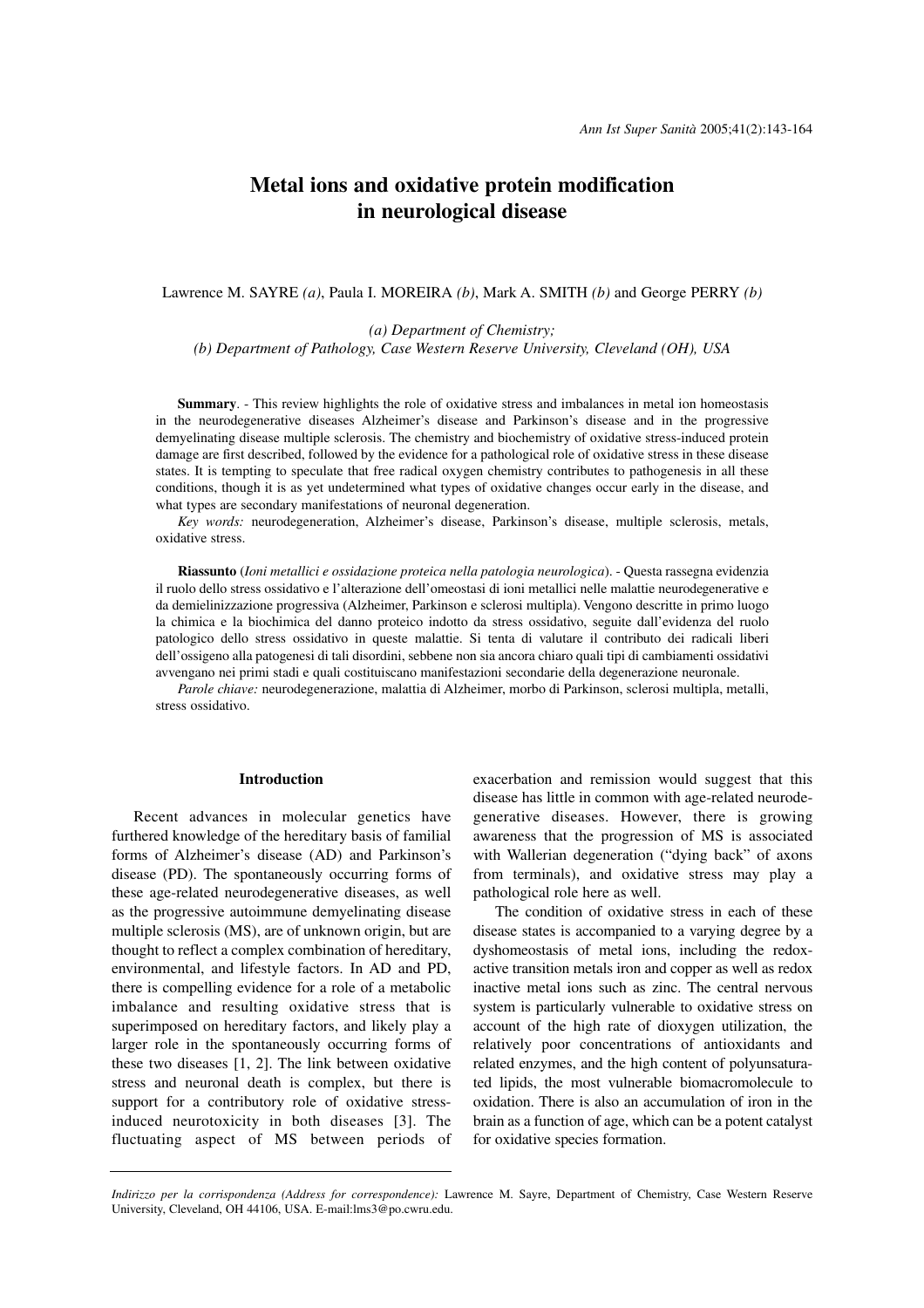A characteristic hallmark of AD and PD is the deposition of abnormal forms of specific proteins in the brain, which are immunoreactive to antibodies recognizing protein side-chains modified either directly by reactive oxygen or nitrogen species, or by products of lipid peroxidation or glycoxidation. Although the source(s) of oxidative damage are not entirely clear, this damage may reflect the findings of increased localization of redox-active transition metals in the brain regions most affected. This review describes evidence that suggests a role of oxidative stress and/or metal imbalances in these neurodegenerative conditions as well as in MS.

### **Definition of oxidative stress**

Oxidative stress is defined as the imbalance between biochemical processes leading to production of reactive oxygen species (ROS) and those responsible for the removal of ROS, the so-called cellular antioxidant cascade. Tissues that become subject to oxidative stress witness steady state levels of ROSmediated damage to all biomacromolecules (polynucleotides, proteins, lipids, and sugars) that can lead to a critical failure of biological functions and ultimately cell death. Several neurodegenerative disorders are associated with oxidative stress that is manifested by lipid peroxidation, protein oxidation and other markers.

Mitochondria are essential organelles for neuronal function because the high-energy requirement makes them highly dependent on aerobic oxidative phosphorylation. However, oxidative phosphorylation is a major source of ROS. All aerobic organisms produce at least minimal levels of ROS, mostly arising from the sideproduction of superoxide by reaction of molecular oxygen with sites in the electron-transport chain where reducing equivalents accumulate. Superoxide, which is also generated from the respiratory burst of neutrophils, can be subsequently transformed to the other classical ROS species  $H_2O_2$  and hydroxyl radical. ROS can also arise from mutationally-altered or damaged metalloenzymes involved in oxidative metabolism. Reactive species generated by mitochondria have several cellular targets including mitochondrial components themselves (lipids, proteins and DNA). The lack of histones in mitochondrial DNA (mtDNA) and diminished capacity for DNA repair render mitochondria an easy target to oxidative stress events. Mitochondrial dysfunction and free radical-induced oxidative damage have been implicated in the pathogenesis of PD and AD, as well as other neurodegenerative disorders.

Usually considered as the chief instigator of oxidative stress damage, the hydroxyl radical reacts non-discriminately with all biomacromolecules at diffusion-controlled rates, i.e., within nm distances from its site of generation. Hydroxyl radical can be produced by gamma radiation, but is most commonly generated physiologically by the Fenton reaction between reduced transition metals (usually iron(II) or copper(I)) and  $H_2O_2$ . Re-reduction of the resulting oxidized transition metal ions (iron(III) or copper(II)) can be effected by cellular reductants such as vitamin C or thiols. In contrast to hydroxyl radical, superoxide radical is chemically unreactive, except at lower pH, where it exists as the hydroperoxy radical. However, superoxide can serve as the reductant of oxidized metal ions for the production of hydroxyl radical from  $H_2O_2$ , the so-called Haber-Weiss reaction. Under normal conditions, damage by ROS is kept in check by an efficient antioxidant cascade, including both enzymatic and non-enzymatic entities. Important in the former regard are cytosolic copper-zinc superoxide dismutase (CuZnSOD) and mitochondrial manganese superoxide dismutase (MnSOD), which convert superoxide to  $O<sub>2</sub>$ and  $H_2O_2$ . The latter, also the normal by-product of oxygen reduction by oxidases such as monoamine oxidase, is removed by catalase and peroxidases, which have ubiquitous tissue distribution, but can result in greater oxidative stress susceptibility in tissues lacking sufficient activity of these enzymes.

In recent years, the upsurge in research on nitric oxide (NO) as a common second messenger in neurotransmission and signaling has resulted in recognition of its enzymatic release from activated microglia (macrophages in the central nervous system), along with superoxide. Accumulating levels of diffusible NO and superoxide give rise to peroxynitrite. Peroxynitrite and related reactive nitrogen species (RNS) are capable of both oxidation chemistry and nitration of the aromatic side-chains of tyrosine and tryptophan [4], resulting in a condition known as "nitrosative stress". There seems to be growing acceptance that ROS- and RNS-mediated damage seen in the central nervous system may reflect underlying neuroinflammatory processes [5].

#### **Metal ions and oxidative stress**

Copper, manganese, iron, and other trace redoxactive transition metals are essential in most biological reactions, e.g., in the synthesis of DNA, RNA, and proteins, and as cofactors of numerous enzymes, particularly those involved in respiration. Thus their deficiency can lead to disturbances in central nervous system and other organ function. However, accumulation of redox-active transition metals in tissues in excess of the capacity of the cellular complement of metalloproteins (catalytic, transport,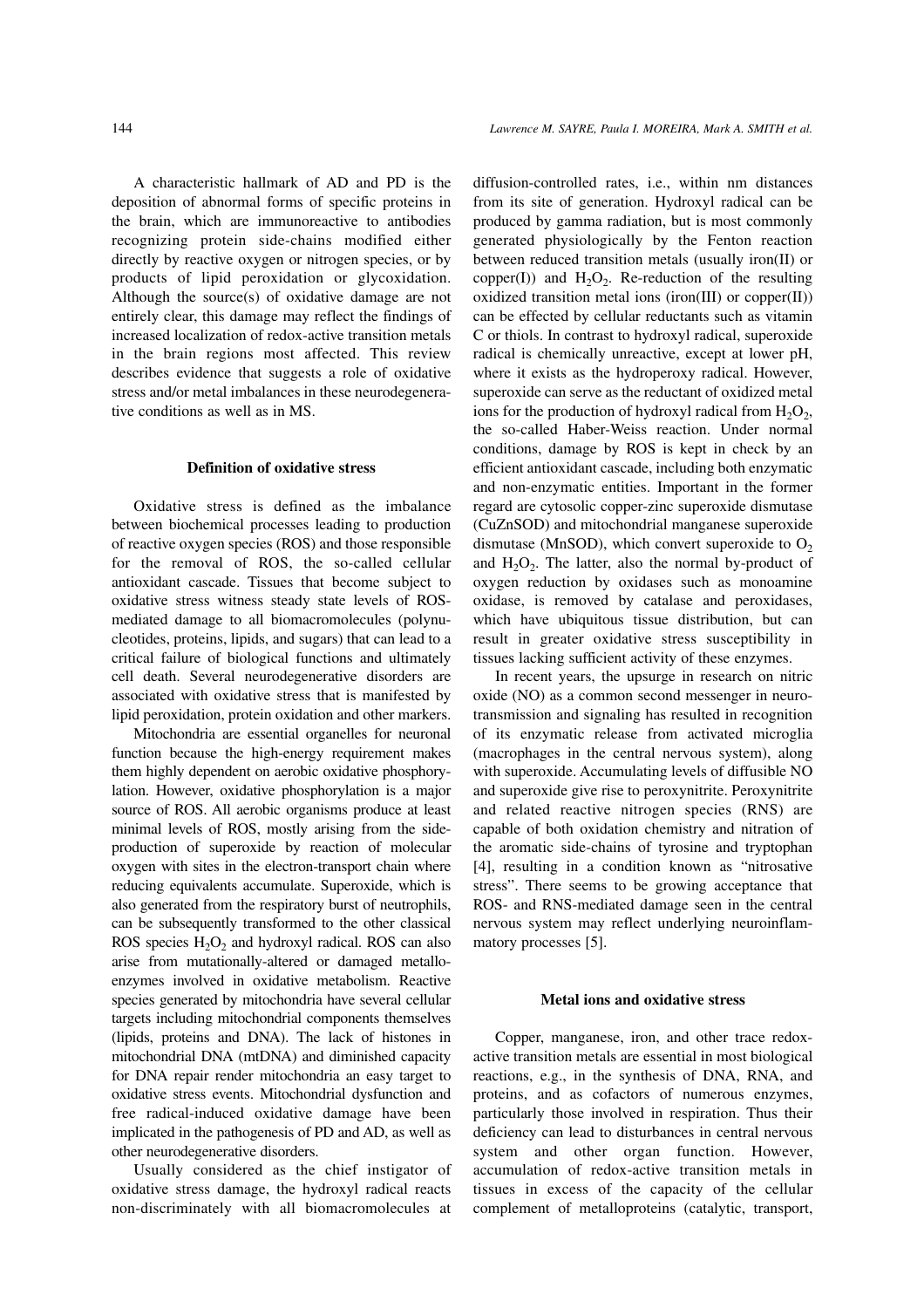storage) can be cytotoxic as a consequence of their participation in an array of cellular disturbances characterized by oxidative stress and increased free radical production [6, 7]. Only trace levels of such circulating excess of redox-active transition metal ions are required for ROS generation, generally reflecting reaction of the reduced metal oxidation states with dioxygen or hydrogen peroxide (Fenton reaction). Although the metal ions are thereby converted to their oxidized forms, these can be re-reduced by superoxide ion or cellular reducing agents such as ascorbate.

Common to both AD and PD is a dyshomeostasis of both redox-active and redox-inactive metal ions. In general, the loss of homeostasis of iron and copper in the brain is accompanied by severe neurological consequences. A role of oxidative stress in AD and PD is consistent with the finding that the areas of the brain affected by these diseases contain abnormally high levels of redox-active metals, particularly iron. However, it is not known whether the metal excesses are a cause of oxidative stress and neurodegeneration or a by-product of the neuronal cell loss. Alterations in the levels of "anti-oxidant" metalloenzymes likely also contribute to altered redox homeostasis in neurodegenerative diseases [8], though it is unclear whether this reflects altered enzyme activities or, indirectly, a disturbance in transition metal homeostasis.

Metal ions that become separated from specific storage and transport proteins still readily coordinate adventitiously to proteins, nucleic acids, and circulating amino acids, so that the concentrations of "free" aqueous metal ions are very low. This does not mean, however, that only the "free" forms are active in ROS generation. As long as the coordination sphere of the metal ion is not saturated (allowing for interaction with  $O_2$  or  $H_2O_2$ ) and supports the cycling between the oxidized and reduced states of the metal at biologically accessible potentials, the coordinated metal may serve as a catalytic center for generating ROS. For example, it is well known that the iron-EDTA complex is more active than free iron in mediating  $H_2O_2$ -dependent damage to DNA *in vitro* [9]. Because the capacity for ROS generation depends heavily on metal coordination environments, redox *inactive* metal ions such as zinc may be pathogenic by virtue of their ability to displace redox-active metal ions from sites where redox activity of the latter is held in check. Transition metals, along with redox-inactive metal ions, may additionally contribute to neurodegeneration through their deleterious effects on protein and peptide structure, such as a pathological aggregation phenomenon. In these cases, transition metals can sometimes exert dual neurotoxic properties.

More than any other transition metal, free iron has been implicated in ROS generation *in vivo* in tissues suffering oxidative stress. Abnormally high levels of iron have been demonstrated in a number of neurodegenerative disorders (vide infra). Importantly, experimental findings of increased *total* iron do not necessarily implicate increased oxidative stress if there are concomitant increases in proteins that store iron in redox inert forms. For example, ferritin (which may be upregulated in PD and AD) contains a core of insoluble, unreactive ferrihydrate. However, the entry and release of iron from ferritin occurs via its more coordinatively labile ferrous state, active in Fenton generation of hydroxyl radical. Microglia are the major sites of ferritin bound iron and are thought to be partly responsible for oxidative damage in PD and other neurodegenerative disorders. Microglia stimulated *in vivo* with phorbol ester show increased lipid peroxidation resulting from a superoxide-dependent release of iron from ferritin [10]. Besides superoxide, ferritin iron can be released by 6-hydroxydopamine, a neurotoxin implicated in PD, and by other easily oxidized catechols [11]. These studies suggest that ferritin iron release contributes to free-radical-induced cell damage *in vivo*.

In recent years, it has become evident that the regulation/management of iron at the cellular level, although primarily by the transferrin receptor and ferritin, is also under the control of the lactotransferrin receptor, melanotransferrin, ceruloplasmin, and divalent cation transporter. Thus, disruption in the expression of these latter proteins in the brain can contribute to altered brain iron metabolism in neurodegenerative disorders [12]. Control of the aforementioned proteins and therefore overall regulation of cellular iron metabolism involves the action of two iron regulatory proteins, IRP-1 and IRP-2 [13]. Under conditions of iron starvation, IRPs stabilize the transferrin receptor and inhibit the translation of ferritin mRNAs by binding to "iron responsive elements" (IREs) within their untranslated regions. In iron-replete cells, IRP1 assembles a cubane iron-sulfur cluster, which prevents IRE binding, while IRP-2 undergoes proteasomal degradation. IRP-1, but not IRP-2, is rapidly activated by extracellular  $H_2O_2$ , establishing a regulatory connection between the control of iron metabolism and response to oxidative stress.

In addition to oxidative damage to proteins (see next section), oxidative stress conditions and the occurrence of iron- or copper-mediated Fenton chemistry results also in oxidative damage to nucleic acids, in particular RNA. 8-Hydroxyguanosine (8- OHG), a marker of nucleic acid oxidation, is commonly observed in the cytoplasm of the neurons that are particularly vulnerable to degeneration in AD [14, 15]. 8-OHG is likely to form at the site of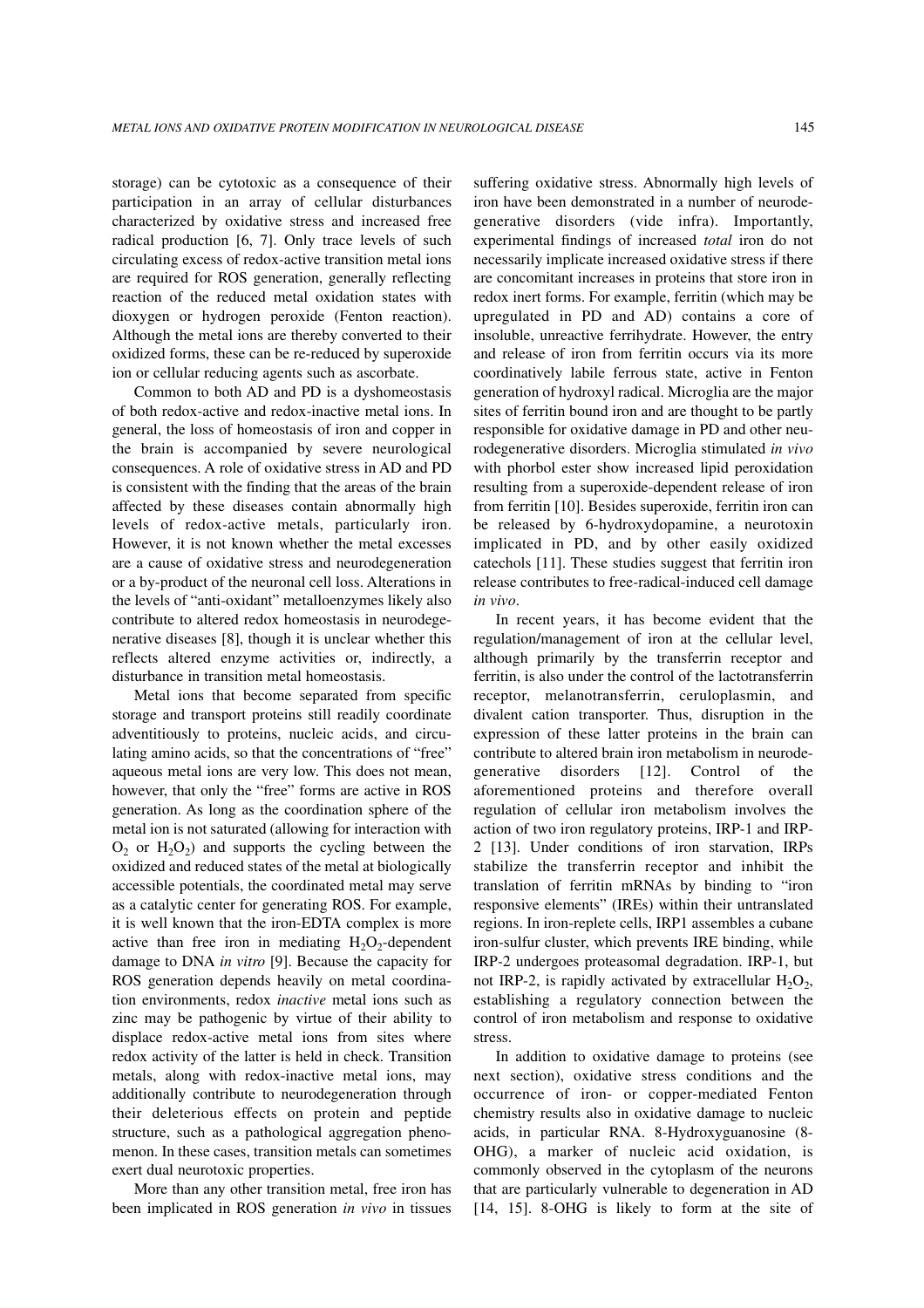hydroxyl radical production, most likely by the reaction of  $H_2O_2$  with reduced copper or iron bound to nucleic acid bases (the oxidized metal ion thereby generated is re-reduced by cellular reductants such as ascorbate or superoxide). RNA oxidation is also seen in vulnerable neurons in Parkinson disease as well as in dementia with Lewy bodies [16], suggesting that it might represent one of the fundamental abnormalities in age-associated neurodegenerative diseases.

## **Chemistry of oxidative protein modification occurring in oxidative stress**

Protein damage that occurs under conditions of oxidative stress may represent (i) direct oxidation of protein side-chains by ROS [17] and/or RNS [18] or (ii) adduction of secondary products of oxidation of sugars, termed glycoxidation, or of polyunsaturated lipids, termed lipoxidation [2]. In addition to traditional ROS and RNS species such as peroxynitrite, oxidative damage to proteins can occur due to alternate oxidants (e.g., HOCl) and circulating oxidized amino acids such as tyrosine radical generated by metalloenzymes such as myeloperoxidase [19]. The accumulation of oxidized protein is a complex function of the rates of ROS formation, antioxidant levels, and the ability to proteolytically eliminate oxidized forms of proteins. At least in the case of AD, proteomics approaches to identify proteins that suffer oxidative modification in the disease are now yielding information on details of the oxidative stress cascade [20].

### *Direct protein oxidation*

ROS-mediated oxidation of protein side-chains has been reviewed [21], and usually results either in introduction of hydroxyl groups or in generation of protein-based carbonyls detectable by 2,4-dinitrophenylhydrazine (DNPH), usually from oxidation of Ser and Thr side-chains or from oxidative deamination of Lys and Arg side-chains. At least some of the carbonyls seen may represent deterioration of side-chain hydroperoxides, since reductive workup reveals hydroxylated Val and Leu [22]. In addition to protein side-chain oxidation by ROS, carbonyl groups can also result from the hydroxyl radical-like reactivity of peroxynitrite [23]. Use of radical initiators accomplishes oxidation of Met and aromatic amino acid side-chains (His,Tyr,Trp), with little carbonyl generation [24]. Met sulfoxide, which represents the most common type of protein oxidation observed in proteomics studies [18], reflects oxidation of Met by  $H<sub>2</sub>O<sub>2</sub>$ , peroxides, or peroxynitrite. In contrast, oxidation of Met by hydroxyl radical and transition metals generates a cation radical which usually decomposes to give alternate products [25]. Since Met sulfoxide can be reduced to Met by methionine sulfoxide reductases [26, 27], it has become clear in recent years that cyclic oxidation/reduction of Met residues might serve as an antioxidant mechanism to scavenge ROS [28]. Although there is substantial discussion of oxidative crosslinking of proteins that accompanies oxidative stress, the only crosslink structure arising *from direct protein oxidation* identified so far is the oxidative coupling of tyrosine (giving, e.g., dityrosine) [29].

The short diffusion distance of the main damaging ROS species, hydroxyl radical, suggests that most metal-catalyzed oxidative damage to proteins occurs via reaction of  $H_2O_2$  (or perhaps  $O_2$ ) with the sites of metals coordinated adventitiously to the proteins. Examples of such "site-specific" oxidations, which have been modeled using an exogenous reducing agent and  $O_2$  or  $H_2O_2$  as terminal oxidant include (i) conversion of His to 2-oxohistidine [30, 31], (ii) oxidative coupling of Tyr [32], and (iii) oxidation of aromatic amino-acid side chains [33]. Adventitious binding of transition metals to proteins can in many respects mimic redox metalloenzymes, though the rates are expected to be significantly slower. In this regard, although most scientists would consider adventitious protein-bound metals to exert pro-oxidant activity, anti-oxidant effects are thus also possible if these protein-metal systems mimic anti-oxidant metalloenzymes such as SOD or catalase.

Proteins that serve to scavenge adventitious metal ions have been genetically engineered to *abrogate* the redox properties of the metal, such as is the case for the copper-binding site at the amino terminus of serum albumin. Proteins not normally functioning as metal-binding proteins may sometimes act as neuroprotectants by sequestering the metal ions in redox inactive forms. However, adventitiously-bound metals tend to have at least some redox catalytic activity, and it should be possible in some cases for adventitiously-bound metals to possess *greater* redox catalytic activity than the free metal ion. Furthermore, modification of proteins by carbonyl products of glycoxidation and lipoxidation can increase the capacity of the protein to bind copper and iron in a redox-active manner. One readily understood example is the conversion of the lysine eamino group to e-(carboxymethyl)lysine (CML), which creates the well-known bidentate ligand glycinate [34, 35]. Modification of proteins by 4 hydroxy-2-nonenal (HNE) also increases binding of redox-active copper and iron [36], though this is not yet understood on a structural level. Nonetheless,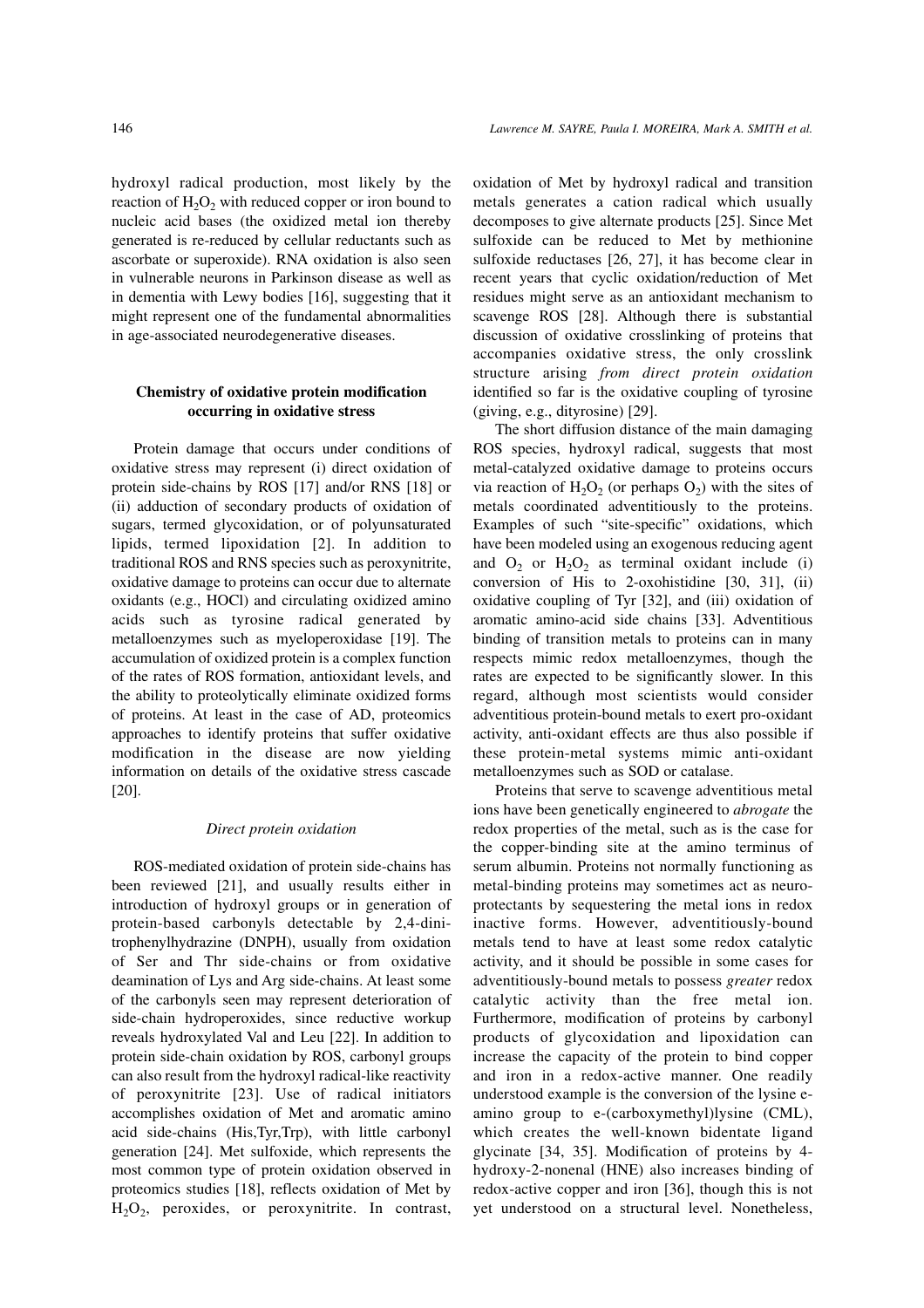since pro-oxidant effects of such bound metals can result in further oxidation of lipids and sugars, these events provide for an autocatalytic mechanism of exacerbated oxidative damage to the proteins and the cell that contain them.

### *Glycoxidation*

The term advanced glycation end-product (AGE) describes either protein damage that results from adduction of reducing sugars and subsequent oxidative evolution, or adduction of more reactive sugar oxidation products, termed glycoxidation. On the basis mostly of the importance of elucidating the structure and presence of AGEs that are implicated in the latestage pathology of diabetes and diabetic complications, immunochemical tools to detect AGEs became available many years ago. AGEs represent a heterogeneous array of structures that arise mainly from the "Maillard reaction" of reducing sugars with principally the ε-amino groups of lysine residues, though the guanidino group of arginine also becomes heavily modified. This chemistry is related to the "browning" of foods, and complex chemical changes can occur over a long period of time. A significant research effort has been directed at elucidating particularly stable AGE structures, and obtaining antibodies specific for such structures [37].

In recent years, it has become evident that the main epitope recognized by anti-AGE antibodies is CML [38]. How CML arises during the Maillard reaction is not yet entirely clear, though it is presumed that the main pathway involves oxidative cleavage of the socalled Amadori tautomers (Lys  $\varepsilon$ -NHCH<sub>2</sub>C(=O)R) of initially formed Schiff bases (Lys ε-N=CHCH(OH)R). Model studies demonstrate that CML can arise from essentially a Cannizzaro reaction of glyoxal with the εamino group of lysine, and glyoxal is a known product of glycoxidation as well as lipid peroxidation [39]. Although anti-CML antibody recognition can thus not distinguish between sugar- and lipid-derived modifications of proteins, CML has been popularized as an important marker of oxidative stress.

In addition to CML, condensation of glyoxal with two amine groups leads to a bis-Schiff base that has been implicated as an intermediate to the AGE termed "GOLD" (glyoxal-lysine-dimer), requiring an additional carbon that must arise from cleavage following condensation with a second molecule of glyoxal [40]. The glyoxal bis-Schiff base can also undergo an intramolecular Cannizzaro reaction, leading to a stable glycinamide lysine-lysine crosslink [41, 42]. Our model studies (unpublished) have indicated both GOLD and glycinamide crosslinks appear to form in parallel.

The glycoxidation product methylglyoxal can, in parallel to glyoxal, form  $N^{\epsilon}$ -(1-carboxyethyl)lysine (CEL) [43], and the imidazolium compound "MOLD" [44]. Although methylglyoxal is a normal intermediary metabolite in man, arising either enzymatically (e.g., from dihydroxyacetone phosphate (DHAP) by methylglyoxal synthase) or non-enzymatically by elimination of phosphate from glyceraldehyde phosphate or DHAP), its levels in blood are increased in diabetes.

### *Lipoxidation*

Polyunsaturated lipids in lipoproteins and membranes are highly susceptible to oxidative stress damage, and suffer an ensuing radical chain autoxidation process known as lipid peroxidation. Some of the chemically and metabolically stable lipid oxidation products have been used as *in vivo* biomarkers. For example, the levels of isoprostanes, derived from arachidonic acid, and neuroprostanes, derived from docosahexaenoic acid, have been found to be increased in CSF and in diseased regions of autopsy brain tissue in neurodegenerative disease [45- 48]. The unsaturated hydroperoxides generated from peroxidation of polyunsaturated lipids can break down, usually in the presence of reduced metals or ascorbate [49], to a host of mono- and bi-functional reactive aldehydes. During the past few decades, there has been an intensive effort directed at ascertaining the nature of protein and DNA modification by these aldehydes, and evidence is accumulating for their being causally involved in many pathophysiological effects associated with oxidative stress in cells and tissues *in vivo* [50].

Initially, most attention focused on malondialdehyde (MDA, 1,3-propanedial), a hydrophilic mediator that serves as the principal aldehyde detected in the TBARS (thiobarbituric acid reactive substances) assay for lipid peroxidation [51]. Although other lipidderived aldehydes give a positive TBARS signal, MDA partitions so efficiently into the water phase relative to more lipophilic lipoxidation products, that the TBARS measurement constitutes a reasonable definition of released MDA. Although the ability of MDA to modify proteins should be limited by its existence at physiological pH mainly in the form of its "inert" resonance-stabilized enolate anion conjugate base, MDA nonetheless appears capable of forming an array of protein adducts, associated with crosslinking and a characteristic fluorescence (ex/em 390-400/460-470 nm). The most obvious crosslink would be the Lys-Lys bis-Schiff base, which would exist as its resonancestabilized 1-amino-3-iminopropene tautomer. Although the presence of this crosslink *reversibly formed in solution* is supported by the isolation of the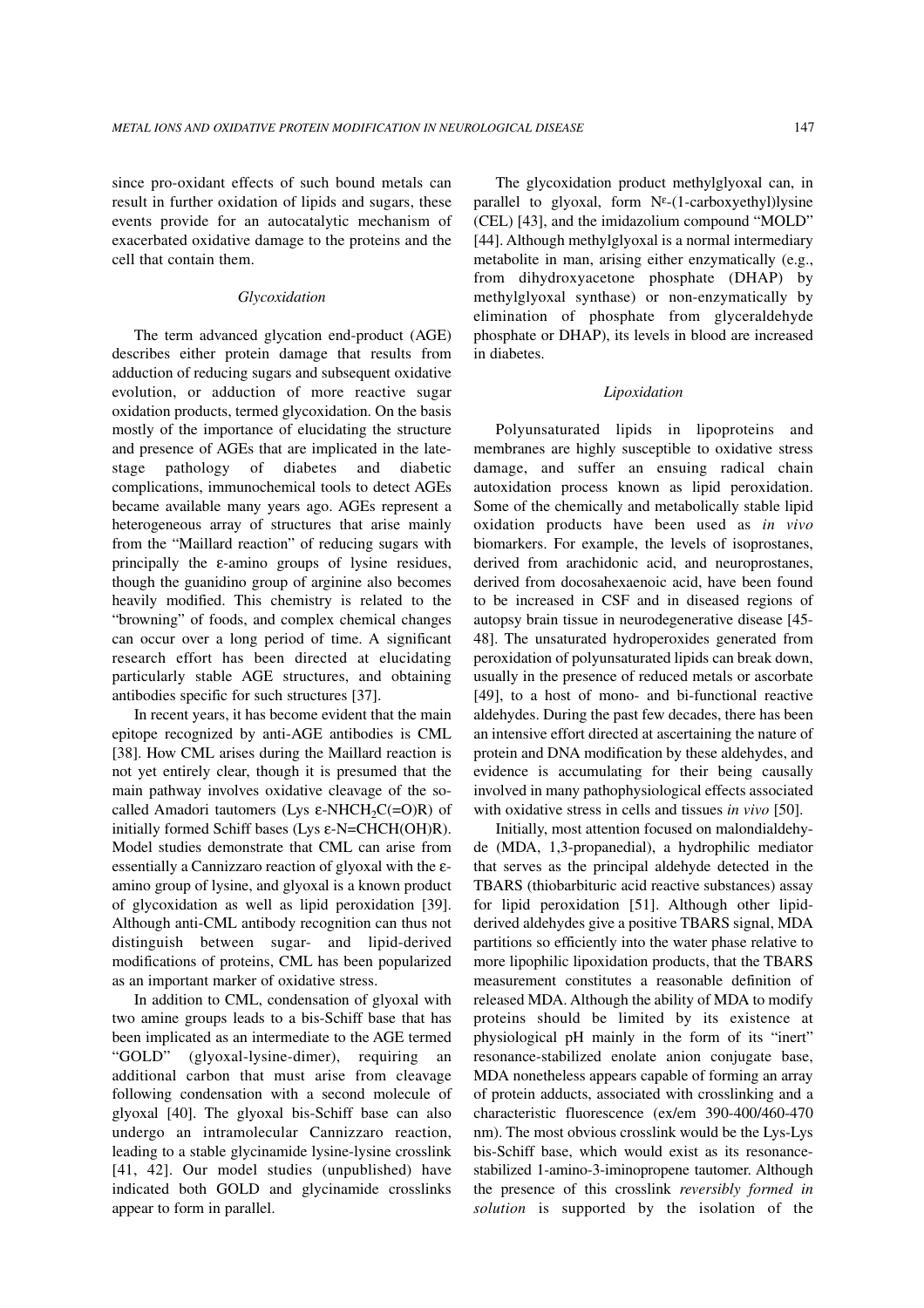corresponding propano di-lysine derivative following borohydride reduction [52], the extent to which it contributes to *long-lived* crosslinking of protein by MDA has been questioned [53], and its independent synthesis confirmed its inability to rationalize MDAderived fluorescence [54]. The 1-amino-3-iminopropene crosslink would have to arise from initial *mono*-Schiff base adducts. Considerable amounts of the latter do form on protein Lys residues, but exist in their resonance-stabilized enamino forms (N<sup>ε</sup>-(2 propenal)lysine adducts) [55], which would not be expected to react readily with a second amine molecule.

Work by others to determine the nature of the MDA-derived fluorophore in model studies under physiomimetic conditions had led to the isolation of strongly fluorescent 4-methyl-1,4-dihydropyridine-3,5-dicarboxaldehydes [56, 57]. A retro-synthetic analysis of this structure indicates the need for two MDA molecules along either side of the ring, tied together by a  $C_2$  fragment that must result from breakdown of a third MDA molecule [53]. Consistent with this proposal, the same structures are generated in higher yield from a mixture of MDA and acetaldehyde [58]. The mentioned fluorophore would not explain the protein crosslinking potential of MDA, and further studies using a model lysine-containing peptide led to the characterization of another fluorescent MDA adduct, in this case a dihydropyridinyl pyridinium lysine-lysine crosslink derived from four molecules of MDA [59]. The relevance of this type of adduct has been questioned by workers who identified a nonfluorescent imidazole-based Lys-Arg crosslink derived from a single MDA molecule [60].

Recent studies have suggested that acrolein, another reactive three-carbon aldehyde, is also produced from peroxidation of lipids during oxidative stress. Protein Lys residues appear to constitute the main target of modification by acrolein, and a 3 formyldihydropyridine, constituting condensation of two acrolein molecules with a single lysine, was initially thought to represent the structure of the major adduct based on model studies [61]. Although this adduct was additionally reported to be detected immunochemically in oxidative stress, including AD [62], recent studies determined that the mature adduct present and detected is actually a 3-methylpyridinium structure [63]. In addition to acrolein, lipoxidationderived α-hydroxyaldehydes have been found to modify protein Lys residues to generate fluorescent 3 hydroxypyridinium adducts [64, 65].

Our lab has focused mainly on the highly reactive bifunctional aldehyde, 4-hydroxy-2-nonenal (HNE), a

major product of oxidation of ω-6 polyunsaturated (linoleoyl and arachidonyl) chains that has become the most thoroughly studied biologically-active lipoxidation-

derived aldehyde [66]. The propensity of HNE to form Michael adducts with nucleophilic amino acids represents the dominant *initial* reaction pathway of HNE with proteins [51, 67-69]. Unlike simple  $\alpha$ ,βunsaturated aldehydes, the Michael adducts in this case are stabilized in the form of cyclic hemiacetals However, although the Michael adducts formed with Cys and His are stable to isolation, Michael adducts to Lys ε-amino groups are formed reversibly [70], and can be isolated only following reductive trapping with NaBH4. Our efforts to characterize an *irreversiblyformed* HNE-lysine adduct led to the discovery of HNE-derived 2-pentylpyrroles [71, 72], that we termed the first example of an "advanced lipoxidation endproduct" (ALE).

The bifunctional aspect of HNE allows it in theory to crosslink proteins by Michael addition of Cys, His, or Lys at C3 and Schiff base condensation with Lys at the C1 carbonyl [73, 74]. However, Schiff bases are hydrolytically labile, and our efforts to characterize *stable* adducts that would rationalize the known protein cross-linking activity of HNE [75-77], led to the discovery of a fluorescent four-electron oxidation product, 2-hydroxy-2-pentyl-1,2-dihydropyrrol-3-one iminium, that represents a Lys-Lys crosslink [78-80]. Recent studies in our lab indicate that the fluorescent Lys-Lys crosslink may well constitute the major entity underlying crosslinking of proteins by HNE [81, 82]. Antibodies to the HNE-derived 2-

pentylpyrrole or fluorescent crosslink have implicated HNE modification in Alzheimer's disease [77, 83-87], Parkinson's disease [88, 89], ALS [90], systemic amyloidoses [91], and Alexander's disease [92]. In the effort to confirm the structure of the HNEderived fluorophore by independent synthesis, we found that the 4-keto cousin of HNE, 4-oxo-2-

nonenal (ONE), gives rise to the fluorophore in much higher yield [78]. Soon thereafter, ONE was demonstrated to be a direct product of lipid oxidation in its own right [93, 94], suggesting that the fluorescent crosslink may arise more from ONE than

from HNE. In addition to the fluorescent Lys-Lys crosslink, ONE forms simple Michael adducts of Cys, His, or Lys as well as pyrrole crosslinks that arise from Paal-Knorr condensation of these initial Michael adducts with protein Lys residues [95]. Recent mass spectroscopic studies have confirmed the formation on proteins of HNE and ONE adducts characterized in model studies [96].

When one examines the bulk of data on the role of AGEs and ALEs in oxidative stress, including the finding that at least some AGE modifications can also result from lipid peroxidation, it seems reasonable to conclude that lipoxidative damage to proteins may be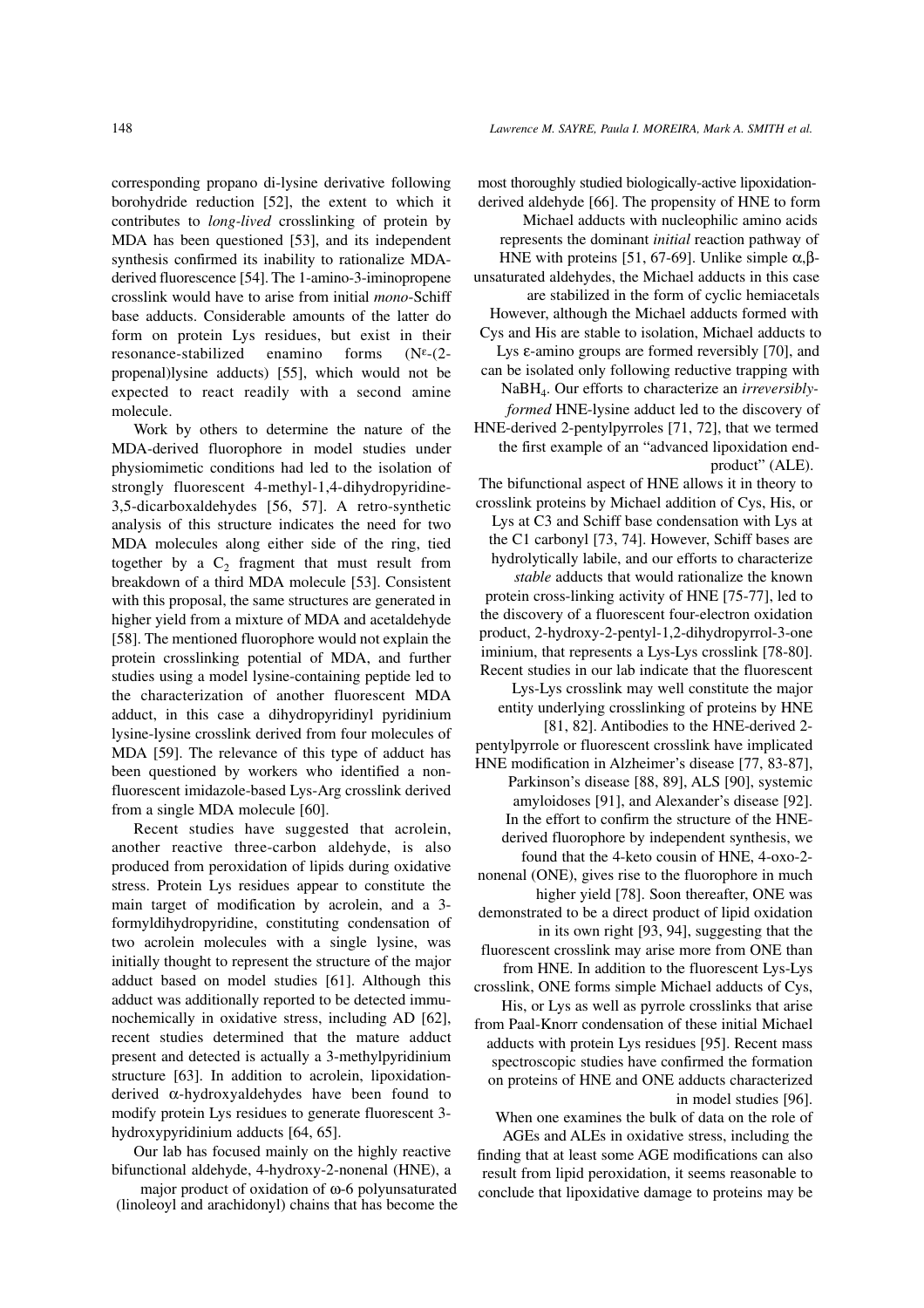much more prominent than glycoxidative damage in the complement of neurodegenerative disease conditions. In addition, although MCO events [97] and radical-initiated events [24] can lead to 2,4-dinitrophenylhydrazine (DNPH)-detectable protein-based carbonyls, as mentioned above, the main fraction of DNPH reactivity seen in aged and diseased tissues appears to represent modification of protein sidechains by bifunctional carbonyl-containing products of lipoxidation [98] and/or glycoxidation.

### **Neuropathology of Alzheimer's disease**

AD is characterized pathologically by the presence of two hallmark lesions in the brain, extracellular amyloid plaques, known as senile plaques (SP) and intraneuronal neurofibrillary tangles (NFT), as well as neuropil threads and a selective loss of neurons. SP contain mainly the Aβ peptide, whereas NFT are composed mainly of the microtubule-associated protein (MAP) tau present as paired helical filaments (PHF). Much excitement in recent years has come from the discovery of a multiplicity of mutations in the genes encoding the amyloid-β precursor protein  $(A\beta PP)$  and/or the presenilins, that account for the bulk of the familial cases of AD on the basis of overproduction of AβPP and/or altered AβPP proteolytic processing, both leading to increased Ab. Transgenic mice overexpressing AβPP or other human mutant AD-related proteins, as well as animals expressing more than one of these mutations, exhibit many of the neuropathologic and behavioral features of the human disease, including the development of senile plaques and some neurotoxicity. In addition, NFT can be produced in mice expressing mutant tau protein, and tangle formation is further enhanced in animals that also express mutant  $\text{A}\beta\text{PP}$  [99]. The animal models of AD have been used to develop and test treatments that reduce brain levels of the Aβ, neuritic plaque load and glial activation, and some have been found to restore learning and memory function [100]. Although the relationship between these genetic models and neuronal loss in AD are tentative, the mechanisms involved may be partially shared with sporadic AD.

There is considerable debate as to whether neuronal loss in AD reflects appearance of either SP or NFT and if so, which one plays a more important role. A majority of workers in the field still favor the amyloid cascade hypothesis, specifying that the onset and progression of AD is initiated by aggregation of  $\overrightarrow{AB}$  into toxic fibrillar deposits within the extracellular space of the brain, thereby disrupting neuronal and synaptic function and eventually leading to neuronal degeneration and dementia [101]. However, Aβ, formed upon proteolytic processing of AβPP by β- and γ-secretases, has a widespread distribution through the brain and body in healthy individuals throughout life. Moreover, *soluble* Aβ appears to serve a variety of physiological functions, including modulation of synaptic function, facilitation of neuronal growth and survival, protection against oxidative stress, and surveillance against neuroactive compounds, toxins and pathogens [102]. At the other extreme, the mature SP are apparently also non-toxic because neuronal loss in AD does not occur in the vicinity of SP deposition. Also, Aβ deposition is inversely correlated with the levels of 8OHG since this oxidative marker is found physically distant from the Aβ deposits [14]. Thus, recent focus on Aβ toxicity has been on fibrillar polymers that are toxic to cultured neurons, and especially on smaller oligomers [103], particularly those containing more  $\text{A}\beta(1-42)$  than  $\text{A}\beta(1-4)$ 40) [104]. The mechanism of neurotoxicity of  $A\beta(1-$ 42), wherein Met-35 appears to play a critical role, is usually considered to involve induction of oxidative stress and lipid peroxidation [105].

Despite the genetic evidence implicating a pathologic role of Aβ, only tau pathology and NFT have been found to correlate with symptom presentation in patients [106]. In normal adult brain, the microtubule-associated protein tau binds microtubules through its tubulin-binding domains, and this assembly depends partially upon the degree of phosphorylation. By regulating microtubule assembly,  $\tau$  has a role in modulating the functional organization of the neuron, particularly in axonal morphology, growth, and polarity [107]. Besides the role in microtubule stabilization, tau has other functions such as membrane interactions or anchoring of enzymes [108]. The microtubule-binding domains in tau have been identified, and it is found that phosphorylation of Ser/Thr-Pro moieties within these domains abrogates the association of tau with microtubules [109, 110].

In AD, tau is "hyperphosphorylated", at up to 22 different sites, at the stage where it loses its microtubulebinding and stabilizing function and aggregates into PHF [111]. Tau hyperphosphorylation reflects both an abnormal action of kinases, as well as decreased phosphatase activity [112]. The pool of soluble tau that is incapable of interacting with microtubules becomes prone toward self-aggregation at high concentration. There is evidence also that tau undergoes a hierarchical series of truncations at both N- and C-termini, that affect its conformationally-dependent folding, as it transforms from an unfolded monomer to the structured polymer characteristic of NFT [113].

It seems clear that tau hyperphosphorylation is a critical factor underlying neurofibrillary pathology. Supporting evidence is the appearance of epitopes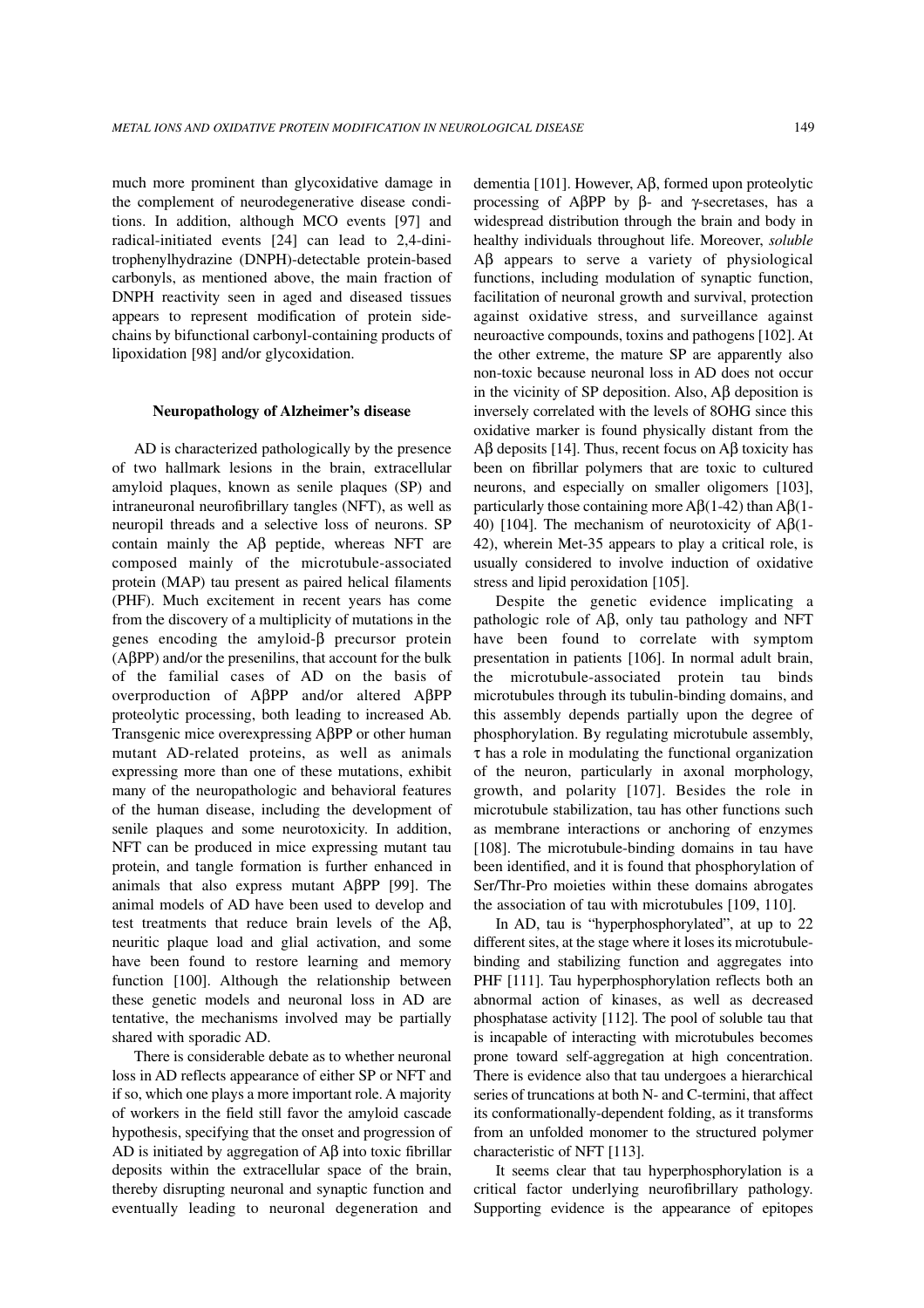recognized by anti-PHF antibodies, as a result of kinase stimulation in neuronal cells, that precedes death of these cells [114]. Not only does hyperphosphorylated tau fail in its normal function in stabilizing microtubules, but it reflects a "gain of toxic function" due to its sequestering normal tau and other MAPs, resulting in the disruption of microtubules [115, 116]. Phosphorylation of tau induces its binding by chaperones such as hsp 27, possibly a cellular survival response aimed at preventing more toxic conformations of the protein [117]. In addition, packaging of dysfunctional tau into PHF of NFT may reflect the futile effort of the cell to reduce the effect of soluble "toxic" tau [116]. A pseudohyperphosphorylated form of tau (substituting Glu for Ser residues in the sequence known to be phosphorylated), expressed in neural differentiated PC12 cells, was shown to exhibit reduced microtubule interaction, to fail to stabilize the microtubule network, to sensitize the cells to other apoptotic stimuli, and, after longer culture, to be cytotoxic [118]. Recent research has focused on evidence that dysfunctional proteasome activity, arising from inhibitory binding of PHF-tau, contributes to the intraneuronal accumulation of oxidatively damaged proteins in the brains of patients with AD, which may be sufficient to induce neuronal degeneration and death [119].

NFT display resistance to proteolysis, and this may reflect in part the presence of transaminase-mediated γ-glutamyl-ε-lysine crosslinks [120] among proteins identified in NFT (hsp27, SN, ubiquitin, parkin) [121]. It has been our contention that the *persistent insolubilization* and *permanency* of NFT aggregates probably represents, at least in part, cementing of the aggregates by processes associated with oxidative stress. In particular, the finding that most of the covalent, including crosslinking, modifications induced by products of oxidative stress (see above) are seen in apparently normal neurons in AD and at pre-NFT PHF-tau stages [86, 122, 123] suggests that these modifications play at least partially a causative rather than by-stander role in the neurofibrillary pathology in AD. We recently showed that seven distinct antibodies raised against NFT that recognize unique epitopes of tau in AD, recognize phosphorylated tau more strongly after treatment with HNE [124]. These findings support the idea that HNE modifications of tau promote and contribute to the generation of the major conformational properties defining NFT.

#### **Metals in Alzheimer's disease**

The likely role of an imbalance of redox-active metals in rationalizing the pervasive oxidative stress damage seen in AD brain has been mentioned above. Several studies have indicated imbalances of many trace elements in AD, including Al, Si, Pb, Hg, Zn, Cu, and Fe, with only the latter two being redox active. Micro particle-induced X-ray emission data show that  $Zn(II)$ , Fe(III), and Cu(II) are significantly elevated in AD neuropil and that these metals are significantly further concentrated within the core and periphery of senile plaques [125]. Over-accumulation of iron in AD has been found in the hippocampus, cerebral cortex and basal nucleus of Meynert, and colocalizes with SP and NFT [126]. These results extend earlier studies reporting increased levels of iron, transferrin, and ferritin in AD. The association of iron with NFT may be, in part, related to iron binding to their primary protein constituent, tau [127]. Dysregulation of iron homeostasis in AD, possibly involving ceruloplasmin [128], is also indicated by the finding that IRP-2 is specifically co-localized in AD with redox-active iron in NFT, SP neurites, and neuropil threads [129]. These results suggest that alterations in IRP-2 may be directly linked to impaired iron homeostasis in AD.

Increased iron in AD may also be explained by data from our laboratory and others indicating that heme oxygenase-1 (HO-1) is induced in AD brains [130, 131]. HO-1 catalyzes the conversion of heme to iron and biliverdin, which, in turn, is reduced to bilirubin, an antioxidant. Since HO-1 is induced in proportion to the level of heme, the induction of HO-1 is suggestive of abnormal turnover of heme in AD. This may be connected to the findings in AD of abnormalities in mitochondria, which contain numerous heme proteins. In turn, the increase in heme induces synthesis of more HO-1 suggesting that mitochondrial turnover promotes oxidative stress via increase of redox-active iron [132].

An assay for *redox-active* iron shows it to be increased in NFT as well as in Aβ deposits [133], and aluminum, which also accumulates in NFT-containing neurons [133], can stimulate iron-induced lipid peroxidation [134] by displacing it from inert redox sites. Also, using an *in situ* iron detection method, we found a marked association of redox-active iron with both NFT and SP in AD [135]. Further studies revealed the presence of non-enzymatic redox activity in both SP and NFT using a more general detection method that responds to redox-active copper as well as iron [36]. These results suggest that metal accumulations are major producers of the ROS responsible not only for the numerous oxidative stress markers that appear on NFT and SP, but also for the more global oxidative stress parameters observed in AD.

Evidence for imbalances of trace metal homeostasis in AD have led over the years to efforts to identify possible interactions of metal ions with both AβPP and Aβ. It has been found that Al, Fe, Zn, and Cu accelerate aggregation of Aβ, with the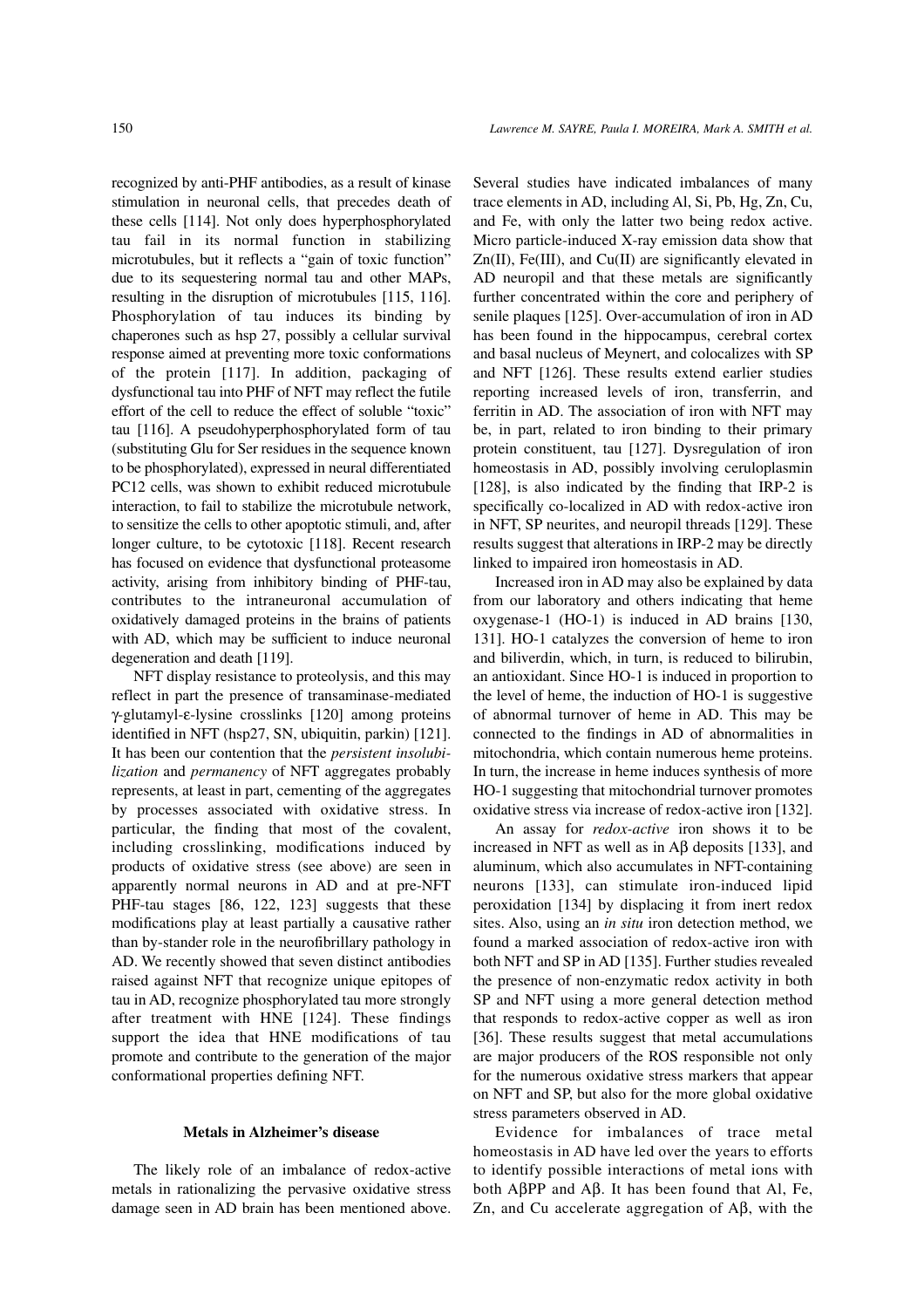relative effectiveness being pH-dependent [136, 137]. The finding that chelators can at least partially solubilize β-amyloid deposits from AD [138] suggests a possible physiological role of Cu(II), Zn(II), and/or Fe(II) in  $\mathbb{A}\beta$  deposition, thereby explaining the enrichment of these metals with SP in AD [139, 140]. Although metal-induced aggregation of Aβ may not reflect redox chemistry, copper and iron bound to soluble or aggregated forms of the peptide do seem to be redox active and thus capable of mediating ROS production [36, 141-143]. At the same time, whereas  $\mathbf{A}\mathbf{\beta}$  complexes of iron and zinc are toxic to cultured neurons, Aβ-copper complexes are not neurotoxic and the neurotoxicity of both iron and copper was reduced by binding to  $A\beta$  [140]. A recent study examining the effects of Cu(II), Zn(II), Fe(III), and Al(III) on  $\mathbf{A}\beta(1-42)$  aggregation that took into account contaminating metals in "Aβ(1- 42) only" prepara-tions, revealed a complex interplay between these metals, finding that only the trivalent metal ions induced β-pleated sheet formation [144]. It was concluded that chelation therapy directed at Cu and Zn that does not also chelate Al and Fe, might exacerbate amyloid fibril formation.

There is always the question of whether increased tissue burden of metals reflects at least in part dietary factors. There is mixed evidence for a role of dietary copper in experimental models of AD, one study in transgenic mice suggesting a stabilization of SOD and reduced  $\text{A}$ β production [145], and another study in rabbits showing induction of Aβ plaques and learning deficits [146].

Current research has led to the characterization of AβPP as a copper-binding protein involved in regulating copper uptake and efflux, and copper regulates AβPP expression [147]. Previous work found that binding of AβPP can reduce Cu(II) to Cu(I) concomitant with production of a disulfide linkage [148]. Subsequent exposure to  $H_2O_2$  results in reoxidation of Cu(I) and concomitant site-specific cleavage of AβPP [148, 149]. Redox chemistry associated with Aβ- or AβPP-bound metals could contribute to a perturbation of free radical homeostasis and resulting ROS-mediated neuronal toxicity in AD. An iron responsive element on AβPP points to a role for iron in the metabolism of AβPP and offers another mechanism whereby iron chelators can reduce Abeta peptide burden during Alzheimer's disease [150].

Taken together, the studies by us and others indicating the presence of redox-active iron and copper in AD pathology suggest that these metal accumulations could be major contributors to not only local ROSmediated damage but also more global oxidative stress

# parameters tied to neuronal toxicity in AD. **Role of oxidative stress in Alzheimer's disease**

Oxidative damage of biomacromolecules [151] has been described in association with neuronal degeneration in AD brains: 1) DNA and RNA oxidation is marked by increased levels of 8-hydroxy-2 deoxyguanosine (8OHdG) and 8-hydroxyguanosine (8OHG) [14, 15] and increased DNA oxidation and decreased repair in CSF [152, 153]; 2) protein oxidation is marked by elevated levels of protein carbonyls and nitrotyrosine [154-156]; 3) lipid peroxidation is marked by higher levels of TBARS and isoprostanes, as well as protein modification by HNE [48, 86, 157]; 4) sugar oxidation is marked by increased protein glycation and glycoxidation [158-164]. Moreover, crosslinking of proteins, such as by bifunctional lipoxidation-derived aldehydes, may lead to the resistance of the lesions to intracellular and extracellular removal even though they are extensively ubiquitinated [165], and this resistance of NFT to proteolysis might play an important role in the progression of AD [166].

Investigations into possible sources of oxidative stress and metal ion excesses that underlie increased ROS generation in AD have focused recently on mitochondria, not only because of their propensity for ROS generation [167], but also because mitochondrial turnover and associated degradation of heme proteins can release iron [168]. Heme oxygenase-1, which is increased in AD [130, 131, 169], catalyzes the conversion of heme to the antioxidant biliverdin, but the other product is iron. There is substantial evidence for a down-regulation of the mitochondrial respiratory chain in AD [170], and evidence for increased turnover of mitochondria is the finding of mtDNA and cytochrome oxidase in the neuronal cytoplasm in AD. Mitichondrial structural abnormalities and mtDNA deletions have also been observed, in each case occurring before neuronal degeneration and amyloid deposition [171]. These findings together suggest that mitochondrial dysfunction, acting in concert with cytoskeletal pathology, serves to increase redox-active metals and initiates a cascade of abnormal events in the early stages of AD pathogenesis.

A state of pervasive oxidative stress underlying the sites of damage in AD is further provided by immunocytochemical evidence for the upregulation of the "antioxidant enzyme" superoxide dismutase [172, 173], glucose-6-phosphate dehydrogenase [174, 175], and increased levels of reduced sulfhydryls [175, 176] in vulnerable neurons. Increased oxidative damage in AD may thus represent a failure of adequate antioxidant defenses [177]. Notwithstanding, there is growing support for the hypothesis that oxidative markers are apparent mainly in initial stages of the disease, and that compensating cellular defense mechanisms eventually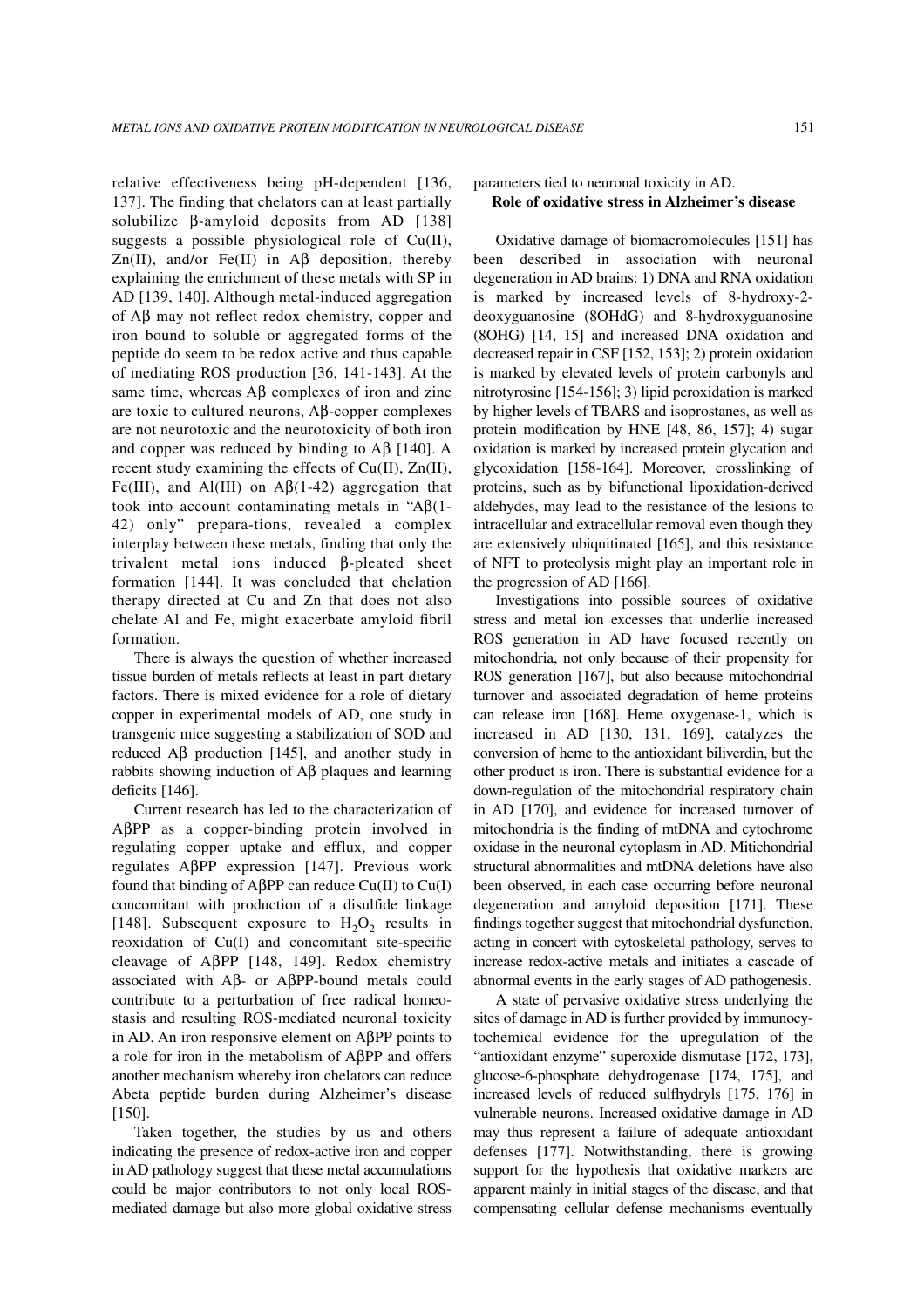result in diminished oxidative damage [178, 179].

In fact, there is now considerable evidence that the deposition of tau in NFT and Aβ in SP may represent responses to the oxidative stress condition, whereby these protein aggregates serve to trap reactive products of oxidative stress. It has been shown that NFT enables neurons to survive decades [180]. Tau and the related neurofilament proteins, especially NFH, appear adapted to oxidative stress due to their high content of lysine [181], suggesting that they can serve as a "buffer" for reactive carbonyl products of lipid and sugar oxidation. Tau also binds iron, and can contribute to iron homeostasis [36]. Also, an antioxidant role for Aβ *in vivo* is supported by the finding that an increase in Aβ deposition in AD cortex is associated with a decrease in neuronal levels of 8OHG, i.e., with decreased oxidative damage [14, 182]. Similar negative correlation between Aβ deposition and oxidative damage is found in patients with Down syndrome [182, 183]. Aβ deposits observed in both studies mainly consist of early diffuse plaques, meaning that these diffuse amyloid plaques may be considered as a compensatory response that reduces oxidative stress [184].

The strong chelating properties of  $A\beta$  for zinc, iron, and copper explain the reported enrichment of these metals in amyloid plaques in AD discussed above, but also suggest that one function of  $\overrightarrow{AB}$  is to sequester these metal ions (though the chelation would have to lower redox activity for this to be protective). Also, Met-35 in Aβ can scavenge peroxides, with the resulting methionine sulfoxide being re-reduced by methionine sulfoxide reductase. Thus, although there is substantial evidence of a pro-oxidant role of especially Aβ(1-42), the *overall* net effect of Aβ on oxidative stress is a complex question. While more studies are required to understand the role of NFT and SP deposition in neuronal and extra-neuronal homeostasis, the results obtained to date clearly implicate a regulated process that, at least through mid-stages of the disease, might have a neuroprotective role.

## **Role of oxidative stress in the pathogenesis of Parkinson's disease**

Parkinson's disease involves the selective destruction of the dopamine-producing cells of the substantia nigra in the midbrain. The cause and pathogenesis of PD remain unknown: mitochondrial dysfunction, oxidative damage, environmental factors, and genetic predisposition might all be involved. Because oxidative stress is intimately linked to other components of the degenerative process, it is difficult to determine whether oxidative stress leads to, or is a consequence of, these events [185]. The principal histopathologic hallmark of PD are Lewy bodies, eosinophilic intraneuronal filamentous inclusions found in magnocellular neurons of brain stem nuclei, predominantly substantia nigra and locus coeruleus. Like PHF, Lewy bodies are insoluble in detergent and are resistant to removal from the extracellular space following neuronal death [186]. Structurally similar Lewy bodies are also found in cortical neurons in PD and diffuse Lewy body disease. The principal protein constituent of Lewy bodies is  $\alpha$ -synuclein, originally identified as the precursor of a peptide known as non-Aβ component (NAC) that is tightly associated with amyloid deposits in AD.

There is substantial evidence that mitochondrial complex I inhibition may be the central cause of sporadic PD [187]. Evidence centers on the observed 30-40% decrease in complex I activity in the substantia nigra. The decrease in activity seems to be matched by a decrease in protein content that appears to reflect a mtDNA defect and underproduction of certain complex I subunits [188, 189]. Support for a causative role of the complex I deficiency in PD is that chronic infusion of the complex I inhibitor rotenone in rat brain results in a selective loss of nigral DA neurons and the appearance of cytoplasmic  $\alpha$ -synuclein inclusions resembling Lewy bodies, the underlying mechanisms for which appear to involve oxidative stress. Evidence for oxidative stress in PD is the finding of oxidative damage to DNA [190, 191] and protein [192, 193] observed in the nigro-striatal region of PD brain, as well as immunocytochemical evidence for protein nitration [194], glycation [195], and HNE modification [88, 89].

Notwithstanding, with the discovery of missense mutations in two genes,  $\alpha$ -synuclein and parkin, which are responsible for rare cases of heritable early-onset PD, there has recently been a major shift in emphasis in PD research [196]. Overexpression of normal  $\alpha$ synuclein only modestly affects cell viability, but most studies show that overexpression of mutant  $\alpha$ synuclein proteins is neurotoxic, most commonly by induction of apoptosis [197, 198]. Although the physiological functioning of  $\alpha$ -synuclein remains to be fully defined, recent data are suggestive of a role in regulating membrane stability and neuronal plasticity [199].

Numerous proteins have been shown to associate with soluble  $\alpha$ -synuclein [200], and the peptide has been shown to bind to tau and stimulate its phosphorylation [201]. At the same time, when  $\alpha$ -synuclein and tau coexist, they tend to form homopolymers rather than heteropolymers. This does not preclude  $\alpha$ synuclein-tau interaction exerting a physiological role,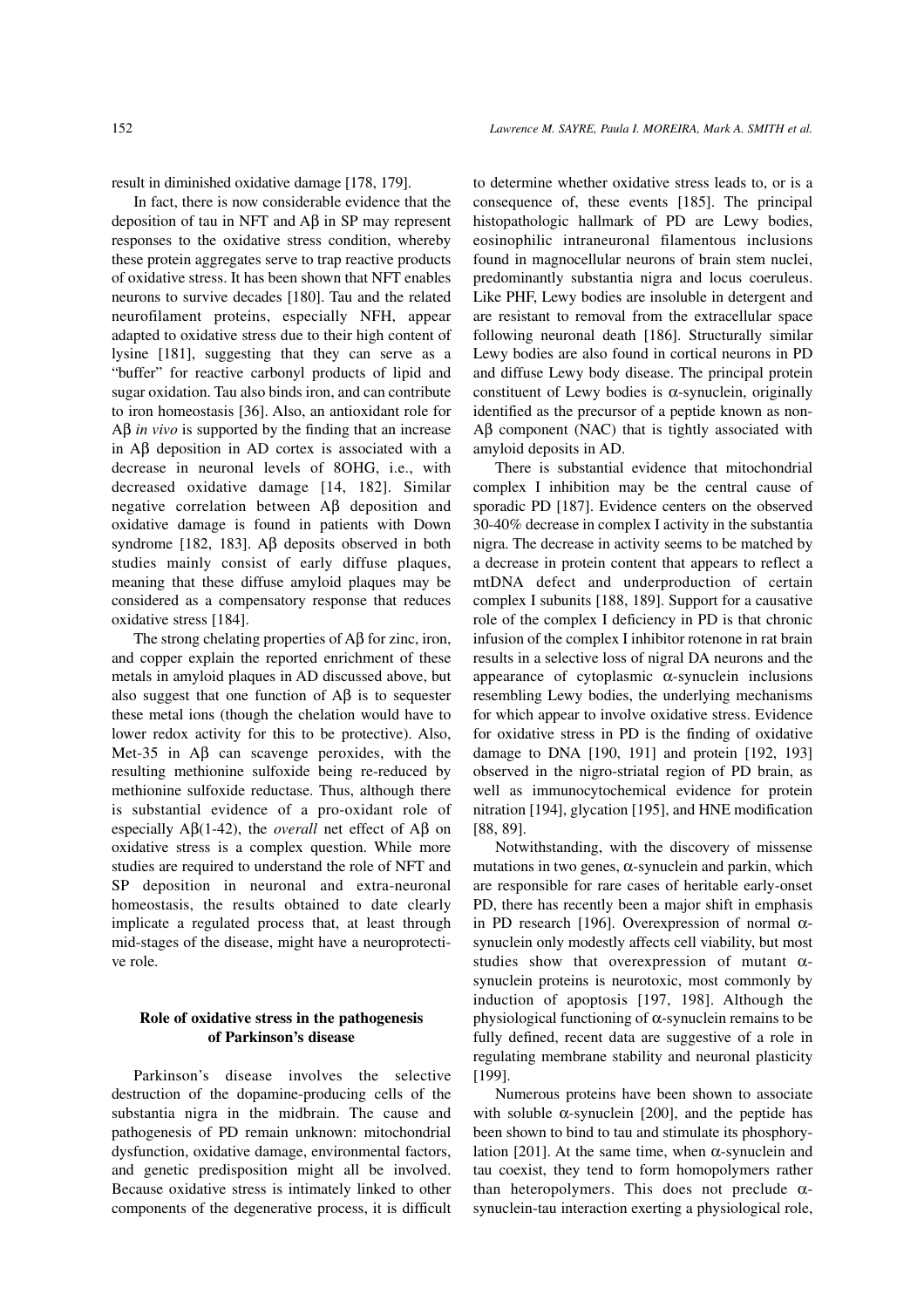because α-synuclein induces fibrillization of tau, and coincubation of tau and  $\alpha$ -synuclein synergistically promotes fibrillization of both proteins [202]. NFT frequently coexist with Lewy bodies in the same neurons of patients with diffuse Lewy body disease [203]. Moreover, though there is wide recognition of a disease class known as tauopathies (e.g., NFT formation in AD) and another class known as synucleinopathies (e.g., Lewy body formation in PD), emerging evidence indicates that there is frequent overlap of the pathological and clinical features of all these patients [204].

A connection between α-synuclein aggregation and oxidative stress parameters seen in PD is suggested by the finding that amyloid-like aggregates of  $\alpha$ -synuclein similar to those seen *in vivo* can be induced by coincubation with Cu(II)  $[205]$ , Fe/H<sub>2</sub>O<sub>2</sub>  $[206]$ , or cytochrome  $c/H_2O_2$  [207]. Also, studies using antinitrotyrosine antibodies have shown the presence of nitrated α-synuclein in human Lewy bodies and other α-synuclein inclusions [208]. Nitrated α-synuclein monomers and dimers but not oligomers were found to accelerate the rate of fibril formation of unmodified  $\alpha$ synuclein when present at low concentrations [209]. This suggests that post-translational modification of  $\alpha$ synuclein could promote the formation of hallmark intracytoplasmic inclusions found in PD and other synucleinopathies.

It seems clear that dysfunction of  $\alpha$ -synuclein is a common feature of all forms of PD. However, exacerbating the fact that mutations in or oxidative modifications of  $\alpha$ -synuclein can promote aggregation, is the increased evidence for dysfunction of the ubiquitin-proteasome system, which relates to the second set of familial PD genetic defects discovered, namely mutations in two critical enzymes: parkin, a ubiquitin ligase [210], and ubiquitin C-terminal hydrolase L1. Defects of the ubiquitin-proteasome system lead to a condition known as *"proteolytic stress"* [211], where the cell accumulates misfolded or abnormal (e.g., oxidatively modified) proteins that cannot be cleared. The inability of neurons to degrade abnormal protein is now a guiding principle affecting numerous neurodegenerative conditions, and can reflect interference with polyubiquitination [212] as well as inhibition of the proteasomal pathway. It is not surprising that mutant forms of  $\alpha$ -synuclein found in familial PD cannot be easily cleared, but proteolytic stress appears also to underlie nigral pathology in *sporadic* forms of PD [213]. Oxidative stress can impair the ubiquitin-proteasome process directly, and products of oxidative damage, such as HNE, can damage the 26S proteasome [185]. Furthermore, proteasome binding to insoluble α-synuclein filaments and soluble α-synuclein oligomers results in marked inhibition of its chymotrypsin-like hydrolytic activity [214]. At the same time,  $\alpha$ -synuclein is required for the fibrillar nature of ubiquitinated inclusions induced by proteasomal inhibition in primary neurons [215]. The finding that Lewy bodies in PD are immunoreactive for ubiquitin supports a link between defects in energy metabolism and the disposal of damaged proteins in the development of PD [216].

#### **Metals in Parkinson's disease**

Abnormally high levels of iron and oxidative stress have been demonstrated in a number of neurodegenerative disorders characterized by nigral degeneration such as PD, multiple system atrophy, and progressive supranuclear palsy. Selective dopaminergic cell loss in PD is correlated with increased levels of cellular iron. Iron accumulates in astrocytes in the SN pars compacta of old rats [217, 218]. At the same time, there is an increase in the Fe(III)/Fe(II) ratio and a decrease in GSH [219]. One interpretation is that mitochondrial sequestration of redox-active iron in aging nigral astroglia may be one factor predisposing the senescent nervous system to PD. Moreover, there is circumstantial evidence that the intracellular redox imbalance results in aberrant oxidation of dopamine to 6-hydroxydopamine, which in turn can undergo autoxidation to the corresponding quinone concomitant with generation of superoxide. This reaction cascade, either by itself, or as amplified by redox cycling of this quinone leading to further generation of ROS at the expense of cellular reductants, can serve to explain the ultimate demise of these neurons. Studies to clarify the mechanism of dopamine oxidation *in vitro* have demonstrated conversion to 6-hydroxydopamine in the presence of Fe(II) and either  $H_2O_2$  or alkyl peroxides [220]. Since the non-ferritin-bound labile iron pool is presumed responsible for dopaminergic degeneration via Fenton chemistry, efforts have focused on developing brainpermeable iron chelators [221].

An epidemiological study revealed that a dietary iron intake in the highest quartile compared with those in the lowest quartile had an increased risk of PD [222]. Also, there was an apparent joint effect of iron and manganese, with dietary intake above median levels of both together conferring a nearly doubled risk of PD. There is little evidence for a similar effect of dietary iron on AD prevalence. A series of recent studies suggest that iron regulatory proteins (IRPs) coordinate both cellular iron levels and energy metabolism, both of which are disrupted in Parkinson's disease (PD) and may in turn contribute to increased levels of oxidative stress associated with the disease.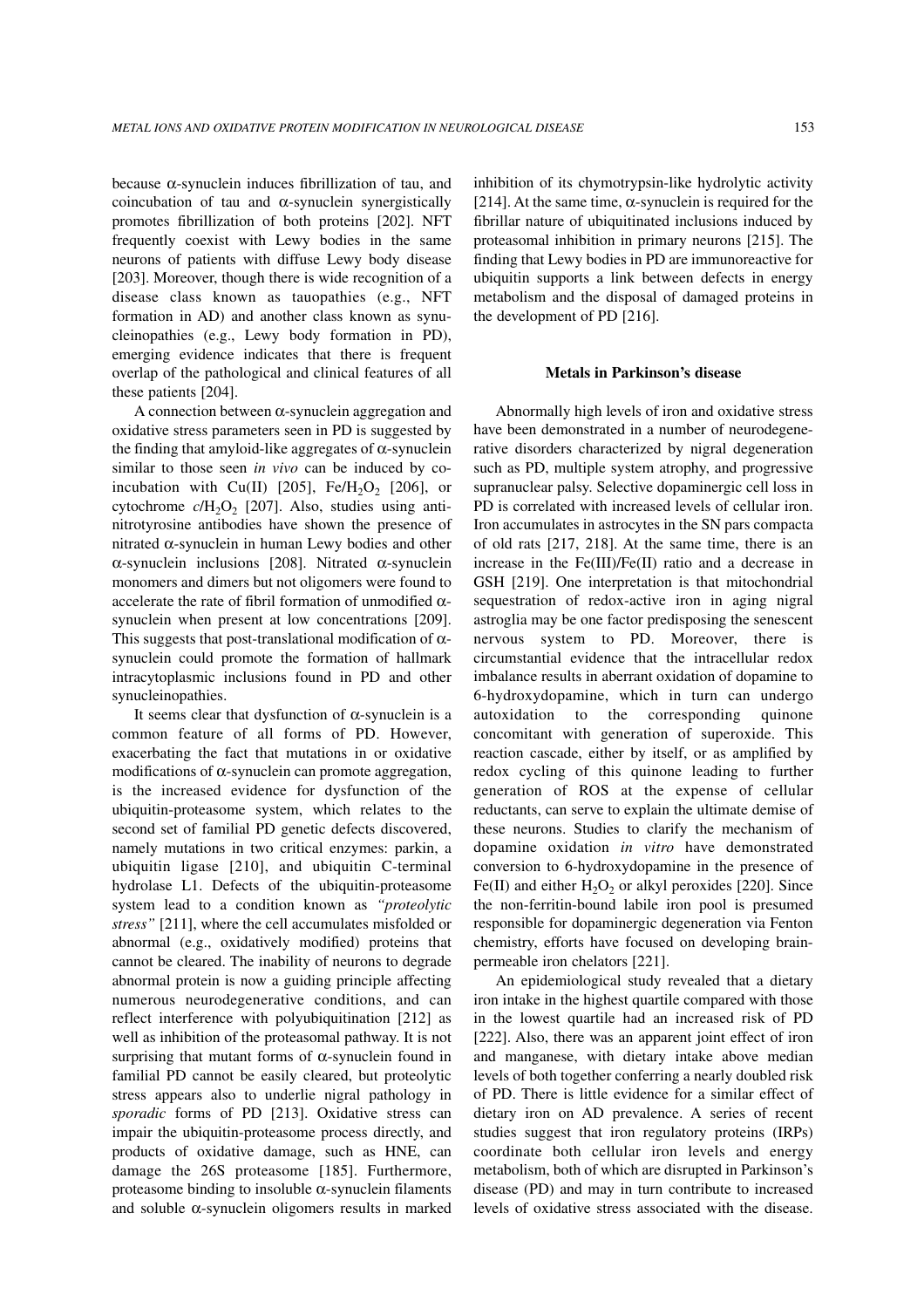Iron has also been recently implicated in promotion of α-synuclein aggregation either directly or via increasing levels of oxidative stress suggesting an important role for it in Lewy body formation [223]. There is substantial support for the hypothesis that oxidative stress, augmented iron deposition, and mitochondrial insufficiency constitute a single neuropathologic "lesion", where any one component in this triad obligates the other two [224].

On the basis of evidence for increased metals seen an PD autopsy tissue, there has been a significant effort to ascertain if there are altered levels of metal ions in bodily fluids of live patients. One study looking at serum levels of 12 elements found significant decreases in Al and S in both early and severe PD compared to controls, Fe and Zn were lower in severe PD, and several other elements (K, Mg, Cu, P) were higher in early and severe PD [225]. In another study, quantification of 8 elements in whole blood, serum, urine, and cerebrospinal fluid (CSF) found a complex interplay between redox-active and redox-inactive elements [226]. Interestingly, the finding that the oxidant status was increased and the anti-oxidant capacity decreased in serum from PD patients, compared to controls, was correlated best with Fe, which along with Zn was increased in blood, whereas serum levels of Cu were lower.

Chronic exposure to Mn results in extrapyramidal syndromes resembling PD, and Mn has therefore been labeled as an environmental toxic factor that induces brain dysfunction. However, Mn(II) itself is inactive in Fenton chemistry, and there is no convincing *in vivo* evidence for a prooxidant role of Mn in the brain. Although Mn was once considered as a possible contributor to idiopathic PD, it is now clear that the PD-like syndrome induced by Mn poisoning may have little connection to nigrostriatal damage occurring in idiopathic PD. Recent data indicates that Mn-induced parkinsonism (termed manganism) can be differentiated from PD because accumulation of Mn and damage occur mainly in the basal ganglia (pallidum and striatum), rather than in the pars compacta of the SN [227, 228].

### **The role of oxidative stress and metals in multiple sclerosis**

Multiple sclerosis (MS) is a chronic inflammatory demyelinating disease of the central nervous system that is generally believed to be of autoimmune origin [229, 230]. This disabling disorder is characterized pathologically by selective and coordinated inflammatory destruction of the myelin sheath, with ensuing damage to the underlying axon [231].

Although it is generally accepted that the immune system contributes to tissue damage, the cause of MS is still unclear. However, accumulating data indicate that oxidative stress plays a major role in the pathogenesis of MS.

It is well known that inflammation might raise reactive oxygen and nitrogen species levels leading to oxidative stress. One of the most abundant sources of reactive species, apart from the electron-transport chain of mitochondria, is the respiratory burst system of activated microglia. ROS and RNS generated by macrophages have been implicated as mediators of demyelination and axonal injury in both experimental autoimmune encephalomyelitis (EAE - the generally accepted animal model for the study of MS) and MS [232, 233]. In addition, free radicals can activate certain transcription factors, such as nuclear transcription factor-kappa B, which up-regulates the expression of many genes involved in EAE and MS, such as tumor necrosis factor-α, inducible nitric oxide synthase (iNOS), intracellular adhesion molecule 1 and vascular cell adhesion molecule 1 [234, 235].

An analysis of the blood (plasma, erythrocytes and lymphocytes) of 28 MS patients compared to 30 healthy age-matched controls revealed that MS patients displayed significantly reduced plasma levels of ubiquinone and vitamin E, and depressed erythrocyte glutathione peroxidase [236]. It was concluded that the blood of patients with multiple sclerosis shows signs of significant oxidative stress. This conclusion supports an earlier study that found a significant decrease in glutathione peroxidase activity in the erythrocytes of 24 MS patients, compared to controls [237]. Abnormal catalase activity has been reported also in the granulocytes and erythrocytes of MS patients [238] being decreased in the former and increased in the latter, compared to normal controls. In addition, a 38% increase in lipid peroxidation, significantly elevated levels of oxidized glutathione, and a reduction in the plasma vitamin E:lipid ratio has been reported during the active phase of MS [239]. Examination of CSF showed significantly higher concentrations of isoprostanes [240], an increase MDA and glutathione reductase activity, and a decrease of glutathione peroxidase activity [241]. Moreover, direct examination of MS plaques has revealed increased free radical activity, along with decreased levels of glutathione,  $\alpha$ -tocopherol and uric acid [242]. Furthermore, it has been shown that activated mononuclear cells of MS patients produce high amounts of reactive oxygen and nitrogen species and that oxidative damage to DNA, including mitochondrial DNA [243], develops in association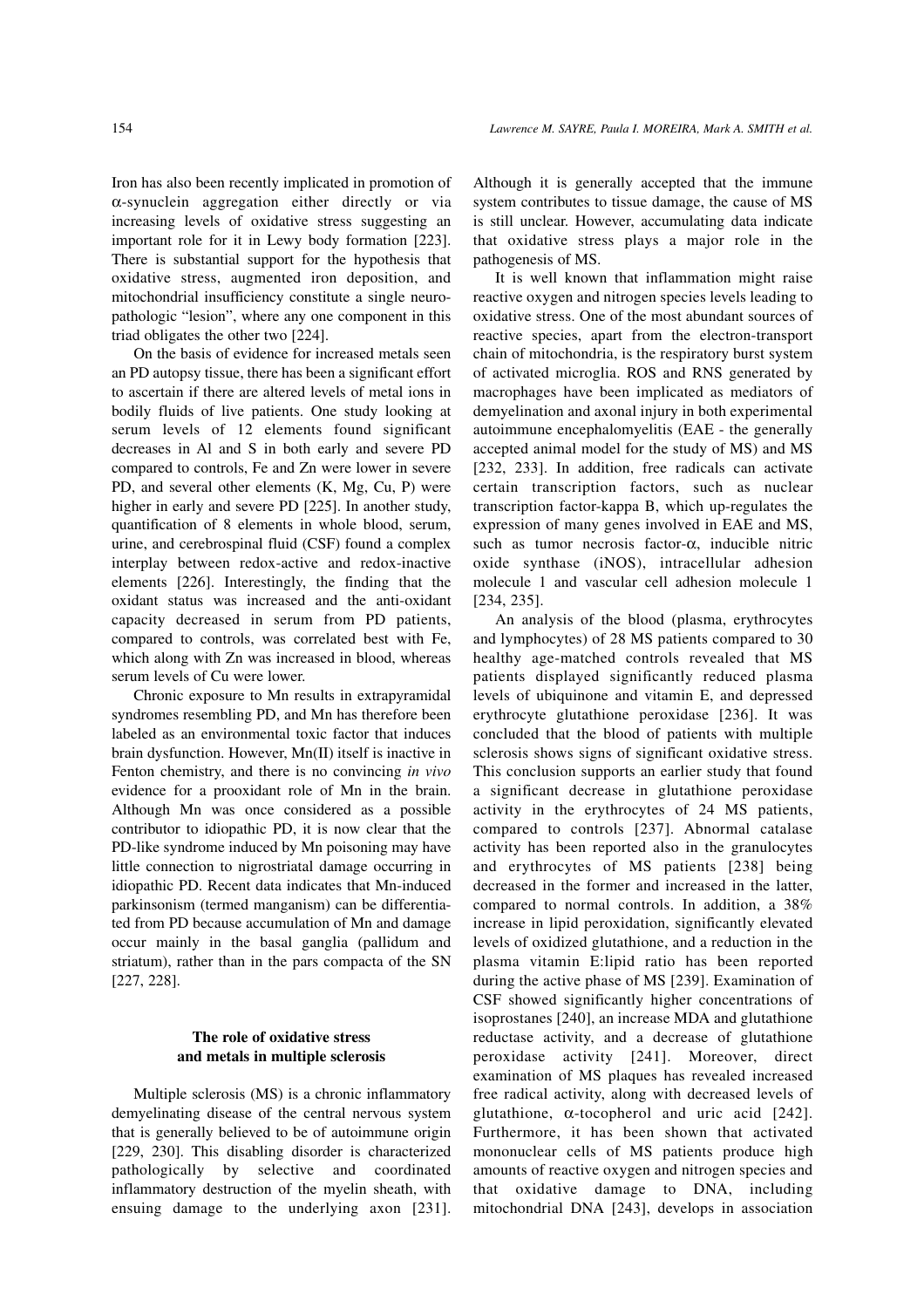with inflammation in chronic active plaques [244].

Because commonly activated immune cells release glutamate, glutamate excitotoxicity is thought to be involved in MS lesion formation and axonal damage. Demyelinating lesions caused by excitotoxins can be similar to those observed in MS, causing histologically similar damage. Excessive release of glutamate from damaged neurons can lead to the over-excitation of surrounding neurons and subsequent apoptotic cell death mediated by several types of glutamate receptors [245]. It was found that oligodendrocytes are highly susceptible to glutamate excitotoxicity mainly via AMPA/kainate receptors [246]. Recent experimental studies showed that the treatment with AMPA/kainate antagonists resulted in substantial amelioration of experimental EAE [247]. The AMPA/kainate antagonists also increased oligodendrocyte survival and reduced dephosphorylation of neurofilament H, an indicator of axonal damage [248, 249]. A recent study showed that riluzole, an antagonist of glutamate neurotransmission, dramatically reduces the clinical severity, inflammation, demyelination and axonal damage of EAE mice [250]. Consistent with this possibility, the neurological deficit resulting from EAE has generally been reduced by trial therapies to diminish the concentration of ROS [251]. There is also evidence in MS of an increase in CSF levels of glutamate in association with the severity and course of the disease [252, 253] and that glutamate production by macrophages may underlie axonal damage and oligodendrocytes death in MS lesions [254].

Several investigators have shown that inhibition of iNOS, as well as the use of anti-sense knockdown of iNOS, suppress EAE in mice and rats [255-258]. Furthermore, it has been shown that inhibition of iNOS, or scavenging nitric oxide or peroxynitrite by uric acid, inhibited neurological deficits in mice with EAE, while withdrawal of iNOS inhibitor resulted in the appearance of neurological signs within 24 hours [259, 260].

Evidence for a pathogenic role of ROS in MS pathology has led to the employment of several antioxidant strategies in an effort to ameliorate EAE. It has been shown that oral administration of the oxidantscavenger N-acetyl-L-cysteine, which can effectively raise intracellular glutathione levels, inhibited the induction of acute EAE [261]. Additionally, the intraperitoneal administration of catalase before the onset of neurological deficit delayed the onset of EAE and reduced its severity and duration [262]. A salenmanganese complex, Euk-8, that may be regarded as a prototype molecule of a new class of synthetic catalytic scavengers with combined superoxide dismutase and catalase activity, was also shown to be effective in EAE mice [263]. It was also shown that  $\alpha$ - lipoic acid inhibits the symptoms in EAE mice [264]. However, other workers have suggested that  $\alpha$ -lipoic acid can effectively interfere with the autoimmune reaction associated with EAE through non-antioxidant mechanisms [265]. Recently, bilirubin has been found to prevent both acute and chronic EAE in mice [266]. More significantly, bilirubin suppressed ongoing clinical EAE and halted EAE progression when given after disease onset.

Following the encouraging findings in the EAE models, many researchers have suggested that dietary antioxidant intake may help to stop or delay disease evolution. An older study showed that supplementation of the diet of MS patients with antioxidants (selenium, vitamin C and vitamin E) could increase and normalize the glutathione peroxidase activity and the cellular content of linoleic acid in erythrocytes and hematogenous cells within 3 weeks [267]. Also, in a large study of 144 MS patients, adherence to a low-fat diet enriched with vitamin A was shown to delay the progression of symptoms and to lower death rates [268]. Indeed, high dose antioxidant supplementation is now recommended for such patients and has been shown to help normalize the otherwise low glutathione peroxidase activity in MS [269]. It has been shown that low serum uric acid levels of MS patients can be raised and maintained by oral administration of its precursor inosine [270]. Despite the encouraging results obtained with antioxidants, more epidemiological and clinical trials should be performed to clarify the real efficacy of antioxidant strategies in the fight against MS progression.

Although there were early conflicting reports of abnormal iron deposition in the brain in MS, a study using an enhanced staining method revealed that in addition to its normal deposition in oligodendrocytes and myelin, iron was detected in reactive microglia, ameboid microglia and macrophages in MS brains [271]. It is thought that the localization of iron deposition in MS indicates potential sites where iron could promote oxidative damage. The concentrations of ferritin, transferrin and iron were measured in the CSF of MS and control patients [272]. Ferritin levels were significantly elevated in the CSF of chronic progressive active MS patients, but not in patients with relapsingremitting disease, and levels of transferrin and total iron were similar in all groups. However, in brain tissue from MS patients, disruptions were found in the normal pattern of binding distributions for both transferrin and ferritin [273]. In addition, compared to controls, levels of manganese are significantly decreased and levels of copper significantly elevated in the CSF of MS patients, whereas no differences were found for zinc [274]. Evidence for the role of disrupted iron metabolism and iron-mediated oxidative stress in the pathogenesis of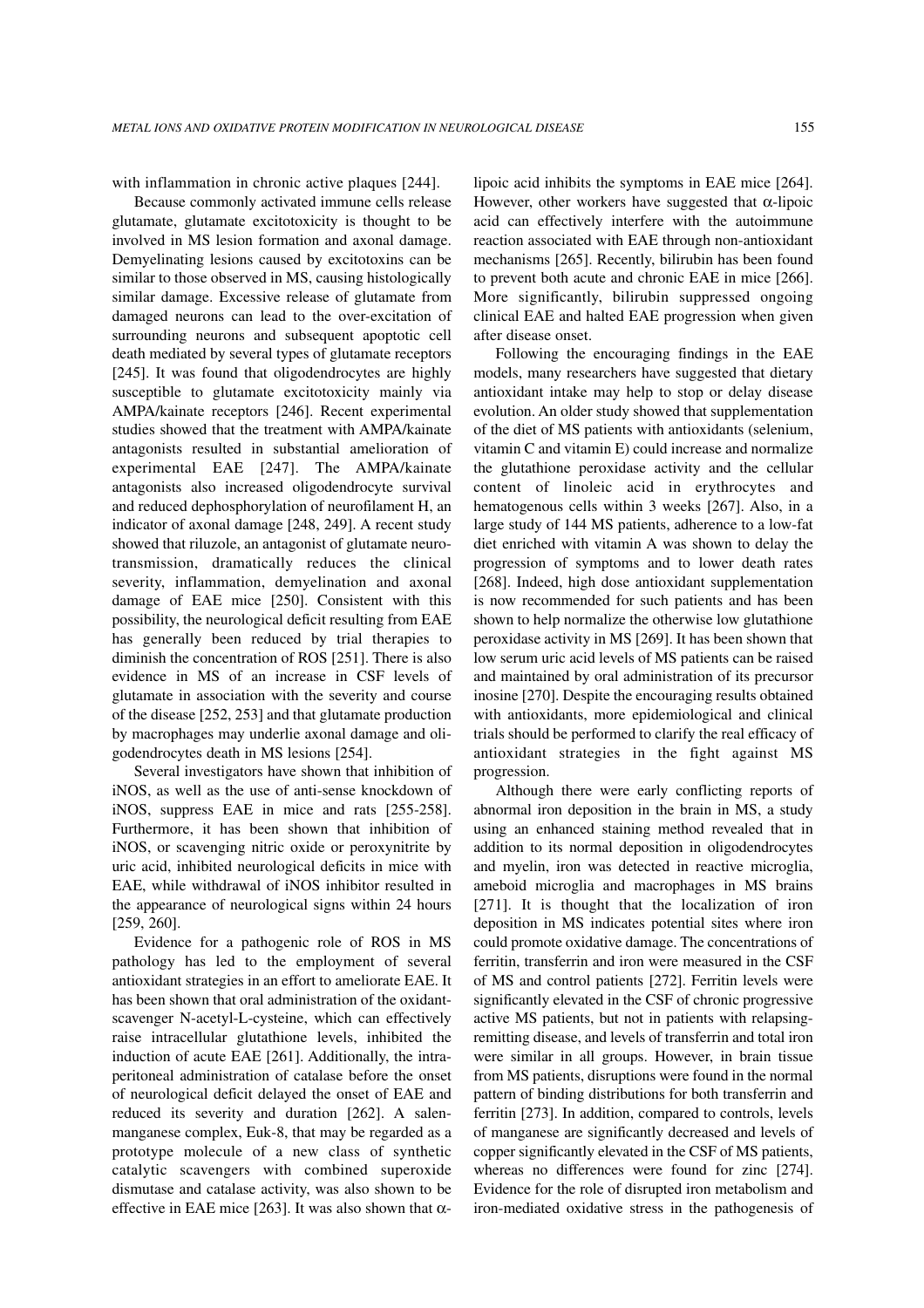# MS and EAE has been recently reviewed [275]. **Conclusions**

Although demyelination in MS is normally considered an inflammatory disease, evidence for a neurodegenerative component in MS brings this disease process into a common discussion of the role of oxidative stress in age-related neurodegenerative disorders such as AD and PD. In AD and PD, the degree of cognitive and/or clinical impairment is correlated to the degeneration and subsequent loss of specific neuronal populations, presumed to correlate in turn with the pathological lesions. The proteins depositing in these lesions are selectively vulnerable to and, at least sometimes participate in, oxidative stress, and it is tempting to speculate that free radical oxygen chemistry and a dyshomeostasis of metal ions plays a pathogenetic role in all these neurodegenerative conditions. However, it is as yet undetermined what types of oxidative changes occur early in the disease, and what types are secondary manifestations of neuronal degeneration, as well as how the effects of oxidative stress are differentially manifested in the specific neuronal populations affected by the individual disease conditions. Thus, since most antioxidants considered for therapeutic intervention also have metal-reducing capacity, devising a successful regimen of antioxidant action to retard the progression of these diseases remains a complicated goal. Nonetheless, at least in the case of AD, recent clinical data indicate that the use of a combination of various antioxidants might indeed be effective in preventing the disease [276].

Work carried out in our lab and elsewhere has focused on oxidative modifications to biomacromolecules that provide a window to view the disease process. Since these oxidative markers show up, at least in the case of AD, are early stages of development of the classical pathological lesions, it is our contention that oxidative stress-induced modifications contribute to disease pathogenesis. The role of metal ions in mediating oxidative stress reflects the complex intertwining between effects of both redox-active and redox-inactive metals in competing with each other for available metal-binding proteins and adventitious protein binding sites that may either enhance or reduce redox activity. Thus, when considering chelation therapy as an adjunct to possible antioxidant intervention in these disease states, it will be important to recognize the dualistic action of metals in catalyzing both prooxidant and antioxidant reactions. Certainly, developing a more complete understanding of the biochemical bases underlying these disease states will continue to lead to improved animal and cellular model systems that can be used to test pharmacological

agents as prospective therapies. *Acknowledgement*

Work in the author's laboratories have been supported by the National Institutes of Health (AG14249, HL53315, NS38648) and by the Alzheimer's Association.

Submitted on invitation. *Accepted* on 19 May 2005.

#### **REFERENCES**

- 1. Andersen JK. Oxidative stress in neurodegeneration: cause or consequence? *Nat Med* 2004;10 Suppl:S18-25.
- 2. Sayre LM, Smith MA, Perry G*.* Chemistry and biochemistry of oxidative stress in neurodegenerative disease. *Curr Med Chem* 2001;8(7):721-38.
- 3. Facheris M, Beretta S, Ferrarese C. Peripheral markers of oxidative stress and excitotoxicity in neurodegenerative disorders: tools for diagnosis and therapy? *J Alzheimers Dis* 2004;6:177-84.
- 4. Alvarez B, Radi R. Peroxynitrite reactivity with amino acids and proteins. *Amino Acids* 2003;25:295-311.
- 5. Floyd RA. Neuroinflammatory processes are important in neurodegenerative diseases: an hypothesis to explain the increased formation of reactive oxygen and nitrogen species as major factors involved in neurodegenerative disease development. *Free Radic Biol Med* 1999;26:1346-55.
- 6. Sayre LM, Perry G, Smith MA. Redox metals and neurodegenerative disease. *Curr Opin Chem Biol* 1999;3(2):220-5.
- 7. Sayre LM, Perry G, Atwood CS, Smith MA. The role of metals in neurodegenerative diseases. *Cell Mol Biol* 2000;46(4):731-41.
- 8. Corson LB, Folmer J, Strain JJ, Culotta VC, Cleveland DW. Oxidative stress and iron are implicated in fragmenting vacuoles of *Saccharomyces cerevisiae* lacking Cu,Znsuperoxide dismutase. *J Biol Chem* 1999;274:27590-6.
- 9. Papavassiliou AG. Chemical nucleases as probes for studying DNA-protein interactions. *Biochem J* 1995;305:345-57.
- 10. Yoshida T, Tanaka M, Sotomatsu A, Hirai S, Okamoto K. Activated microglia cause iron-dependent lipid peroxidation in the presence of ferritin. *NeuroReport* 1998;9:1929-33.
- 11. Double KL, Maywald M, Schmittel M, Riederer P, Gerlach M. In vitro studies of ferritin iron release and neurotoxicity. *J Neurochem* 1998;70:2492-9.
- 12. Qian ZM, Wang Q. Expression of iron transport proteins and excessive iron accumulation in the brain in neurodegenerative disorders. *Brain Res Rev* 1998;27:257-67.
- 13. Pantopoulos K. Iron metabolism and the IRE/IRP regulatory system: an update. *Ann N Y Acad Sci* 2004;1012:1-13.
- 14. Nunomura A, Perry G, Pappolla MA, Wade R, Hirai K, Chiba S, Smith MA. RNA oxidation is a prominent feature of vulnerable neurons in Alzheimer disease. *J Neuroscience*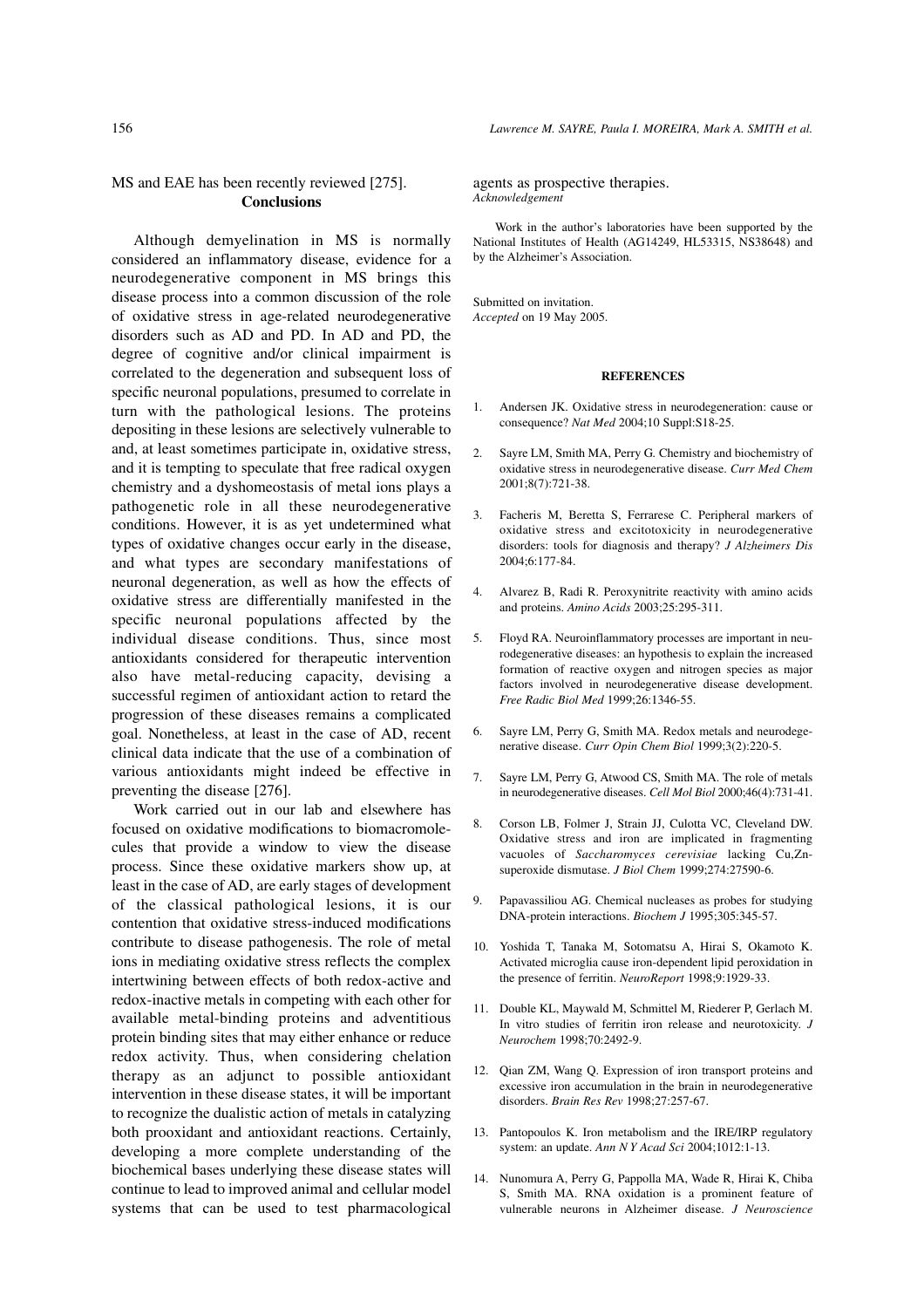1999;19:1959-64.

- 15. Nunomura A, Perry G, Aliev G, Hirai K, Takeda A, Balraj EK, Jones PK, Ghanbari H, Wataya T, Shimohama S, Chiba S, Atwood CS, Petersen RB, Smith MA. Oxidative damage is the earliest event in Alzheimer disease. *J Neuropathol Exp Neurol* 2001;60:759-67.
- 16. Nunomura A, Chiba S, Kosaka K, Takeda A, Castellani RJ, Smith MA, Perry G. Neuronal RNA oxidation is a prominent feature of dementia with Lewy bodies. *Neuroreport* 2002;13(16):2035-9.
- 17. Stadtman ER. Protein oxidation and aging. *Science* 1992;257:1220-4.
- 18. Dalle-Donne I, Scaloni A, Giustarini D, Cavarra E, Tell G, Lungarella G, Colombo R, Rossi R, Milzani A. Proteins as biomarkers of oxidative/nitrosative stress in diseases: the contribution of redox proteomics. *Mass Spectrom Rev* 2005;24(1):55-99.
- 19. Hazen SL, Hsu FF, Gaut JP, Crowley JR, Heinecke JW. Modification of proteins and lipids by myeloperoxidase*. Methods Enzymol* 1999;300:88-105.
- 20. Butterfield DA. Proteomics: a new approach to investigate oxidative stress in Alzheimer's disease brain. *Brain Res* 2004;1000:1-7.
- 21. Davies MJ. The oxidative environment and protein damage. *Biochim Biophys Acta* 2005;1703(2):93-109.
- 22. Fu S-L, Dean RT. Structural characterization of the products of hydroxyl-radical damage to leucine and their detection on proteins. *Biochem J* 1997;324:41-8.
- 23. Beckman JS. Oxidative damage and tyrosine nitration from peroxynitrite. *Chem Res Toxicol* 1996;9:836-44.
- 24. Ma Y-S, Chao C-C, Stadtman ER. Oxidative modification of glutamine synthetase by 2,2'-azobis(2-amidinopropane) dihydrochloride. *Arch Biochem Biophys* 1999;363:129-34.
- 25. Schoneich C. Methionine oxidation by reactive oxygen species: reaction mechanisms and relevance to Alzheimer's disease. *Biochim Biophys Acta* 2005;1703(2):111-9.
- 26. Boschi-Muller S, Olry A, Antoine M, Branlant G. The enzymology and biochemistry of methionine sulfoxide reductases. *Biochim Biophys Acta* 2005;1703(2):231-8.
- 27. Moskovitz J. Methionine sulfoxide reductases: ubiquitous enzymes involved in antioxidant defense, protein regulation, and prevention of aging-associated diseases. *Biochim Biophys Acta* 2005;1703(2):213-9.
- 28. Stadtman ER, Moskovitz J, Levine RL. Oxidation of methionine residues of proteins: biological consequences. *Antioxid Redox Signal* 2003;5(5):577-82.
- 29. Malencik DA, Anderson SR. Dityrosine as a product of oxidative stress and fluorescent probe. *Amino Acids* 2003;25(3- 4):233-47.
- 30. Uchida K, Kawakishi S. Reactions of a histidyl residue analogue with hydrogen peroxide in the presence of copper(II) ion. *J Agric Food Chem* 1990;38:660-4.
- 31. Zhao F, Ghezzo-Schoneich E, Aced GL, Hong J, Milby T, Schoneich C. Metal-catalyzed oxidation of histidine in human growth hormone. *J Biol Chem* 1997;272:9019-29.
- 32. Huggins TG, Wells-Knecht MC, Detorie NA, Baynes JW, Thorpe SR. Formation of *o*-tyrosine and dityrosine in proteins during radiolytic and metal-catalyzed oxidation. *J Biol Chem* 1003;268:12341-7.
- 33. Buranaprapuk A, Leach SP, Kumar CV, Bocarsly JR. Protein cleavage by transition metal complexes bearing amino acid substituents. *Biochim Biophys Acta* 1998;1387:309-16.
- 34. Saxena AK, Saxena P, Wu X, Obrenovich M, Weiss MF, Monnier VM. Protein aging by carboxymethylation of lysines generates sites for divalent metal and redox active copper binding: relevance to diseases of glycoxidative stress. *Biochem Biophys Res Commun* 1999;260:332-8.
- 35. Requena JR, Stadtman ER. Conversion of lysine to Nε- (carboxymethyl)lysine increases susceptibility of proteins to metal-catalyzed oxidation. *Biochem Biophys Res Commun* 1999;264:207-11.
- 36. Sayre LM, Perry G, Harris PLR, Liu Y, Schubert KA, Smith MA. In situ oxidative catalysis by neurofibrillary tangles and senile plaques in Alzheimer disease: a central role for bound transition metals. *J Neurochem* 2000;74:270-9.
- 37. Nagai R, Horiuchi S, Unno Y. Application of monoclonal antibody libraries for the measurement of glycation adducts. *Biochem Soc Trans* 2003;31(Pt 6):1438-40.
- 38. Ikeda K, Higashi T, Sano H, Jinnoushi Y, Yoshida M, Araki T, Ueda S, Horiuchi S. Nε-(Carboxymethyl)lysine protein adduct is a major immunological epitope in proteins modified with advanced glycation end products of the Maillard reaction. *Biochemistry* 1996;35:8075-83.
- 39. Fu M-X, Requena JR, Jenkins AJ, Lyons TJ, Baynes JW, Thorpe SR. The advanced glycation end product,  $N^{\varepsilon}$ -(carboxymethyl)lysine, is a product of both lipid peroxidation and glycoxidation reactions. *J Biol Chem* 1996;271:9982-6.
- 40. Wells-Knecht KJ, Brinkmann E, Baynes JW. Characterization of an imidazolium salt formed from glyoxal and Nεhippuryllysine: a model for Maillard reaction crosslinks in proteins. *J Org Chem* 1995;60:6246-7.
- 41. Glomb MA, Pfahler C. Amides are novel protein modifications formed by physiological sugars. *J Biol Chem* 2001;276(45): 41638-47.
- 42. Liu Y. *Modification of proteins by lysine-directed bifunctional aldehydes derived from lipid peroxidation*. Ph.D. Thesis, Case Western Reserve University, Cleveland OH, USA, 2003.
- 43. Ahmed MU, Brinkmann Frye E, Degenhardt TP, Thorpe SR, Baynes JW. N-epsilon-(carboxyethyl)lysine, a product of the chemical modification of proteins by methylglyoxal, increases with age in human lens proteins. *Biochem J* 1997;324:565-70.
- 44. Brinkmann E, Wells-Knecht KJ, Thorpe SR, Baynes JW. Characterization of an imidazolium compound formed by reaction of methylglyoxal and N\*-hippuryllysine. *J Chem Soc Perkin Trans* 1 1995;2817-8.
- 45. Pratico D, Lee VMY, Trojanowski JQ, Rokach J, Fitzgerald GA. Increased F2-isoprostanes in Alzheimer's disease: evidence for enhanced lipid peroxidation *in vivo*. *FASEB J* 1998;12:1777-83.
- 46. Noorooz-Zadeh J, Liu EHC, Yhlen B, Anggard EE, Halliwell B. F4 isoprostanes as specific marker of docosahexaenoic acid peroxidation in Alzheimer's disease. *J Neurochem* 1999;72: 734-40.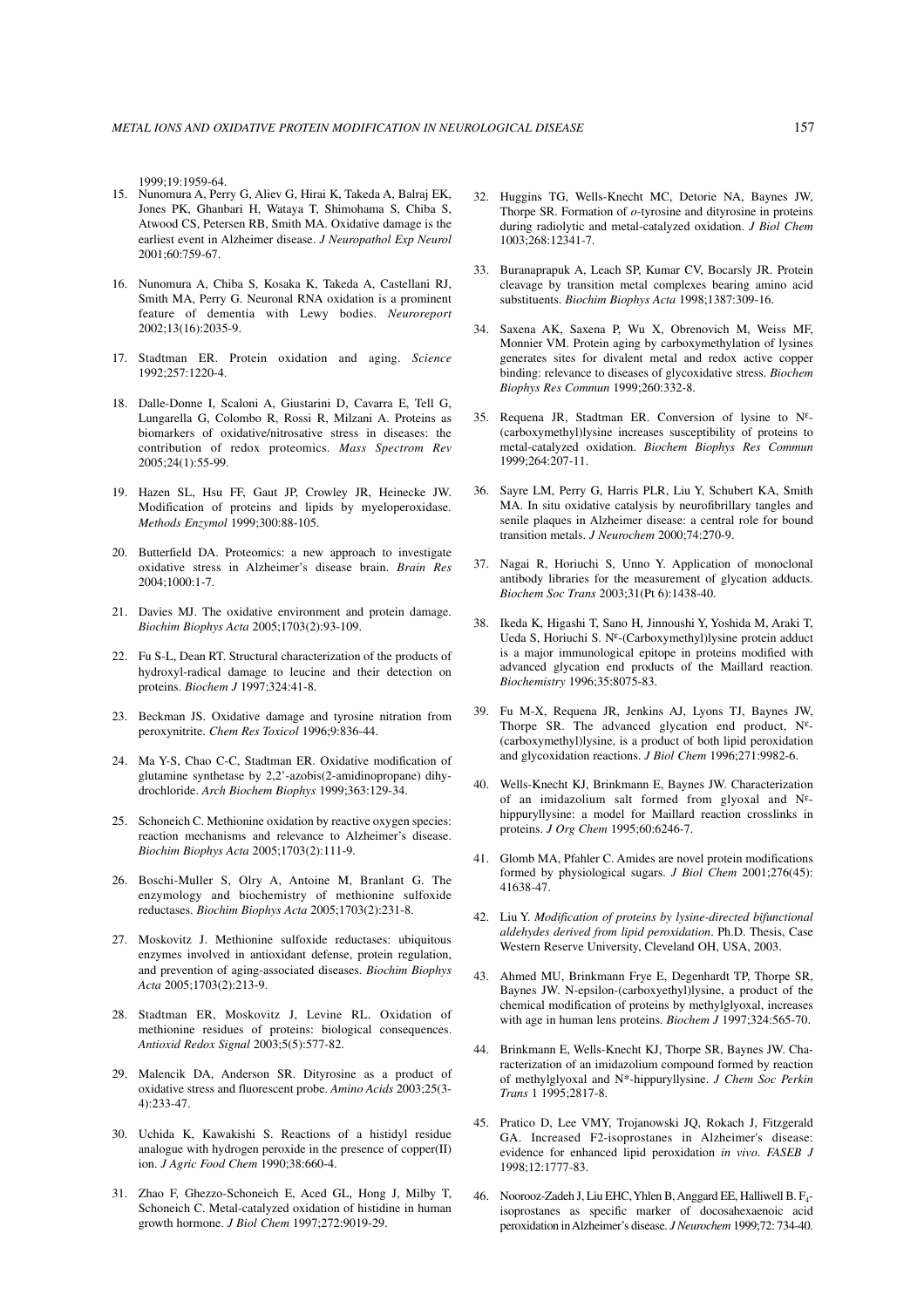- 47. Greco A, Minghetti L, Levi G. Isoprostanes, novel markers of oxidative injury, help understanding the pathogenesis of neurodegenerative diseases. *Neurochem Res* 2000;25(9-10):1357-64.
- 48. Montine KS, Quinn JF, Zhang J, Fessel JP, Roberts LJ 2nd, Morrow JD, Montine TJ. Isoprostanes and related products of lipid peroxidation in neurodegenerative diseases. *Chem Phys Lipids* 2004;128:117-24.
- 49. Lee SH, Oe T, Blair IA. Vitamin C-induced decomposition of lipid hydroperoxides to endogenous genotoxins. *Science* 2001;292(5524):2083-6.
- 50. Petersen DR, Doorn JA. Reactions of 4-hydroxynonenal with proteins and cellular targets. *Free Radic Biol Med* 2004;37(7): 937-45.
- 51. Esterbauer H, Schaur RJ, Zollner H. Chemistry and biochemistry of 4-hydroxynonenal, malondialdehyde and related aldehydes. *Free Radic Biol Med* 1991;11:81-128.
- 52. Requena JR, Fu MX, Ahmed MU, Jenkins AJ, Lyons TJ, Baynes JW, Thorpe SR. Quantification of malondialdehyde and 4-hydroxynonenal adducts to lysine residues in native and oxidized human low-density lipoprotein. *Biochem J* 1997;322:317-25.
- 53. Slatter DA, Murray M, Bailey AJ. Formation of a dihydropyridine derivative as a potential cross-link derived from malondialdehyde in physiological systems. *FEBS Lett* 1998;421:180-4.
- 54. Itakura K, Uchida K. Evidence that malondialdehyde-derived aminoenimine is not a fluorescent age pigment. *Chem Res Toxicol* 2001;14(5):473-5.
- 55. Uchida K, Sakai K, Tiakura K, Osawa T, Toyokuni S. Protein modification by lipid peroxidation products: formation of malondialdehyde-derived Nε-(2-propenal)lysine in proteins. *Arch Biochem Biophys* 1997;346:45-52.
- 56. Kikugawa K, Beppu M. Involvement of lipid oxidation products in the formation of fluorescent and cross-linked proteins. *Chem Phys Lipids* 1987;44:277-6.
- 57. Nair V, Offerman RJ, Turner GA, Pryor AN, Baenziger NC. Fluorescent 1,4-dihydropyridines: the malondialdehyde connection. *Tetrahedron* 1988;44:2793-803.
- 58. Xu D, Thiele GM, Kearley ML, Haugen MD, Klassen LW, Sorrell MF, Tuma DJ. Epitope characterization of malondialdehyde-acetaldehyde adducts using an enzyme-linked immunosorbent assay. *Chem Res Toxicol* 1997;10:978-86.
- 59. Itakura K, Uchida K, Osawa T. A novel fluorescent malondialdehyde-lysine adduct. *Chem Phys Lipids* 1996;84:75-9.
- 60. Slatter DA, Avery NC, Bailey AJ. Identification of a new crosslink and unique histidine adduct from bovine serum albumin incubated with malondialdehyde. J Biol Chem 2004;279(1): 61-9.
- 61. Uchida K, Kanematsu M, Sakai K, Matsuda T, Hattori N, Mizuno Y, Suzuki D, Miyata T, Noguchi N, Niki E, Osawa T. Protein-bound acrolein: potential markers for oxidative stress. *Proc Natl Acad Sci U S A* 1998;95:4882-7.
- 62. Calingasan NY, Uchida K, Gibson GE. Protein-bound acrolein: a novel marker of oxidative stress in Alzheimer's disease. *J Neurochem* 1999;72:751-6.
- 63. Furuhata A, Ishii T, Kumazawa S, Yamada T, Nakayama T, Uchida K. Nε-(3-methylpyridinium)lysine, a major antigenic adduct generated in acrolein-modified protein. *J Biol Chem* 2003;278:48658-65.
- 64. Liu Z, Sayre LM. Model studies on the modification of proteins by lipoxidation-derived 2-hydroxyaldehydes. *Chem Res Toxicol* 2003;16:232-41.
- 65. Itakura K, Furuhata A, Shibata N, Kobayashi M, Uchida K. Maillard reaction-like lysine modification by a lipid peroxidation product: immunochemical detection of proteinbound 2-hydroxyheptanal *in vivo*. *Biochem Biophys Res Commun* 2003;308:452-7.
- 66. Uchida K. 4-Hydroxy-2-nonenal: a product and mediator of oxidative stress. *Prog Lipid Res* 2003;42:318-43.
- 67. Uchida K, Stadtman ER. Modification of histidine residues in proteins by reaction with 4-hydroxynonenal. *Proc Natl Acad Sci U S A* 1992;89:4544-8.
- 68. Uchida K, Szweda LI, Chae H-Z, Stadtman ER. Immunochemical detection of 4-hydroxynonenal protein adducts in oxidized hepatocytes. *Proc Natl Acad Sci U S A* 1993;90:8742-6.
- 69. Uchida K, Itakura K, Kawakishi S, Hiai H, Toyokuni S, Stadtman ER. Characterization of epitopes recognized by 4 hydroxy-2-nonenal specific antibodies. *Arch Biochem Biophys* 1995;324:241-8.
- 70. Nadkarni DV, Sayre LM, Structural definition of early lysine and histidine adduction chemistry of 4-hydroxynonenal. *Chem Res Toxicol* 1995;8:284-91.
- 71. Sayre LM, Arora PK, Iyer RS, Salomon RG. Pyrrole formation from 4-hydroxynonenal and primary amines. *Chem Res Toxicol* 1993;6:19-22.
- 72. Sayre LM, Sha W, Xu G, Kaur K, Nadkarni D, Subbanagounder G, Salomon RG. Immunochemical evidence supporting 2-pentylpyrrole formation on proteins exposed to 4 hydroxy-2-nonenal. *Chem Res Toxicol* 1996;9:1194-201.
- 73. Uchida K, Stadtman ER. Covalent attachment of 4 hydroxynonenal to glyceraldehyde-3-phosphate dehydrogenase. *J Biol Chem* 1993;268:6388-93.
- 74. Friguet B, Stadtman ER, Szweda LI. Modification of glucose-6-phosphate dehydrogenase by 4-hydroxynonenal. *J Biol Chem* 1994;269:21639-43.
- 75. Cohn JA, Tsai L, Friguet B, Szweda LI. Chemical characterization of a protein-4-hydroxy-2-nonenal cross-link: immunochemical detection in mitochondria exposed to oxidative stress. *Arch Biochem Biophys* 1996;328:158-64.
- 76. Montine TJ, Amarnath V, Martin ME, Strittmatter WJ, Graham DG. *E*-4-Hydroxy-2-nonenal is cytotoxic and crosslinks cytoskeletal proteins in P19 neuroglial cultures. *Am J Pathol* 1996;148:89-93.
- 77. Montine TJ, Huang DY, Valentine WM, Amarnath V, Saunders A, Weisgraber KH, Graham DG, Strittmatter WJ. Crosslinking of apolipoprotein E by products of lipid peroxidation. *J Neuropathol Exp Neurol* 1996;55:202-10.
- 78. Xu G, Sayre LM. Structural characterization of a 4-hydroxy-2 alkenal-derived fluorophore that contributes to lipoperoxidation-dependent protein crosslinking in aging and degenerative disease. *Chem Res Toxicol* 1998;11:247-51.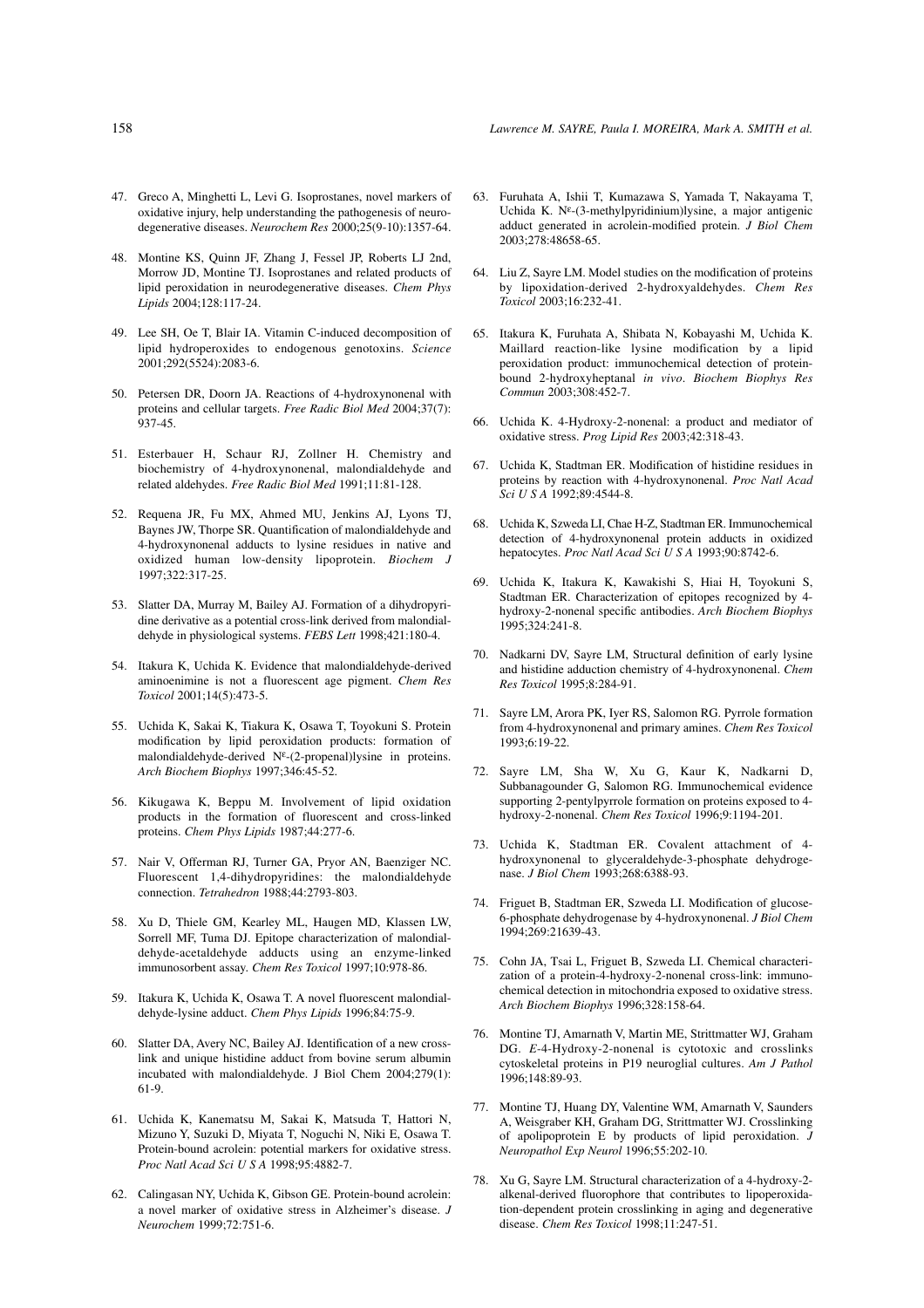- 79. Itakura K, Osawa T, Uchida K. Structure of a fluorescent compound formed from 4-hydroxy-2-nonenal and *N*εhippuryllysine: A model for fluorophores derived from protein modification by lipid peroxidation. *J. Org. Chem* 1998;63:185-7.
- 80. Tsai L, Szweda PA, Vinogradova O, Szweda LI. Structural characterization and immunochemical detection of a fluorophore derived from 4-hydroxy-2-nonenal and lysine. *Proc Natl Acad Sci U S A* 1998;95:7975-80.
- 81. Xu G, Liu Y, Sayre LM. Independent synthesis, solution behavior, and studies on the mechanism of formation of a primary amine-derived fluorophore representing crosslinking of proteins by (*E*)-4-hydroxy-2-nonenal (HNE). *J Org Chem* 1999;64:5732-45.
- 82. Xu G, Liu Y, Kansal MM, Sayre LM. Rapid crosslinking of proteins by 4-ketoaldehydes and 4-hydroxy-2-alkenals does not arise from the lysine-derived monoalkylpyrroles. *Chem Res Toxicol* 1999;12:855-61.
- 83. Montine KS, Kim PJ, Olson SJ, Markesbery WR, Montine TJ. 4-Hydroxy-2-nonenal pyrrole adducts in human neurodegenerative disease. *J Neuropathol Exp Neurol* 1997;56,:866-71.
- 84. Montine KS, Olson SJ, Amarnath V, Whetsell WO Jr, Graham DG, Montine TJ. Immunohistochemical detection of 4 hydroxy-2-nonenal adducts in Alzheimer's disese is associated with inheritance of *APOE4*. *Am J Pathol* 1997;150:437-43.
- 85. Montine KS, Reich E, Neely MD, Sidell KR, Olson SJ, Markesbery WR, Montine TJ. Distribution of reducible 4 hydroxynonenal adduct immunoreactivity in Alzheimer disease is associated with APOE genotype. *J Neuropathol Exp Neurol* 1998;57:415-25.
- 86. Sayre LM, Zelasko DA, Harris PL, Perry G, Salomon RG, Smith MA. 4-Hydroxynonenal-derived advanced lipid peroxidation end products are increased in Alzheimer's disease. *J Neurochem* 1997;68:2092-7.
- 87. Ando Y, Brannstrom T, Uchida K, Nyhlin N, Nasman B, Suhr O, Yamashita T, Olsson T, El Salhy M, Uchino M, Ando M. Histochemical detection of 4-hydroxynonenal protein in Alzheimer amyloid. *J Neurol Sci* 1998;156:172-76.
- 88. Yoritaka A, Hattori N, Uchida K, Tanaka M, Stadtman ER, Mizuno Y. Immunohistochemical detection of 4-hydroxynonenal protein adducts in Parkinson disease. *Proc Natl Acad Sci U S A* 1996;93:2696-701.
- 89. Castellani RJ, Perry G, Siedlak SL, Nunomura A, Shimohama S, Zhang J, Montine T, Sayre LM, Smith MA. Hydroxynonenal adducts indicate a role for lipid peroxidation in neocortical and brainstem Lewy bodies in humans. *Neurosci Lett* 2002;319:25-8.
- 90. Pedersen WA, Fu W, Keller JN, Markesbery WR, Appel S, Smith RG, Kasarskis E, Mattson MP. Protein modification by the lipid peroxidation product 4-hydroxynonenal in the spinal cords of amyotrophic lateral sclerosis patients. *Ann Neurol* 1998;44:819-24.
- 91. Ando Y, Nyhlin N, Suhr O, Holmgren G, Uchida K, El Sahly M, Yamashita T, Terasaki H, Nakamura M, Uchino M, Ando M. Oxidative stress is found in amyloid deposits in systemic amyloidosis. *Biochem Biophys Res Commun* 1997;232:497-502.
- 92. Castellani RJ, Perry G, Harris PL, Cohen ML, Sayre LM, Salomon RG, Smith MA. Advanced lipid peroxidation endproducts in Alexander's disease. *Brain Res* 1998;787:15-8.
- 93. Lee SH, Blair IA. Characterization of 4-oxo-2-nonenal as a novel product of lipid peroxidation. *Chem Res Toxicol* 2000;13:698-702.
- 94. Spiteller P, Kern W, Reiner J, Spiteller G . Aldehydic lipid peroxidation products derived from linoleic acid. *Biochim Biophys Acta* 2001;1531:188-208.
- 95. Zhang WH, Liu J, Xu G, Yuan Q, Sayre LM. Model studies on protein side chain modification by 4-oxo-2-nonenal. *Chem Res Toxicol* 2003;16:512-23.
- 96. Liu Z, Minkler PE, Sayre LM. Mass spectroscopic characterization of protein modification by 4-hydroxy-2-(E)-nonenal and 4-oxo-2-(E)-nonenal. *Chem Res Toxicol* 2003;16(7):901-11.(
- 97. Mattana J, Margiloff L, Singhal PC. Metal-catalyzed oxidation of extracellular matrix proteins disrupts integrin-mediated adhesion of mesangial cells. *Biochem Biophys Res Commun* 1997;233:50-55.
- 98. Yan L-J, Lodge JK, Traber MG, Packer L. Apolipoprotein B carbonyl formation is enhanced by lipid peroxidation during copper-mediated oxidation of human low-density lipoprotein. *Arch Biochem Biophys* 1997;339:165-71.
- 99. Gotz J, Schild A, Hoerndli F, Pennanen L. Amyloid-induced neurofibrillary tangle formation in Alzheimer's disease: insight from transgenic mouse and tissue-culture models. *Int J Dev Neurosci* 2004;22(7):453-65.
- 100. German DC, Eisch AJ. Mouse models of Alzheimer's disease: insight into treatment. *Rev Neurosci* 2004;15(5):353-69.
- 101. Selkoe DJ. Defining molecular targets to prevent Alzheimer disease. *Arch Neurol* 2005;62:(2):192-5.
- 102. Bishop GM, Robinson SR. Physiological roles of amyloid-beta and implications for its removal in Alzheimer's disease. *Drugs Aging* 2004;21(10):621-30.
- 103. Kim HJ, Chae SC, Lee DK, Chromy B, Lee SC, Park YC, Klein WL, Krafft GA, Hong ST. Selective neuronal degeneration induced by soluble oligomeric amyloid beta protein. *FASEB J* 2003;17:118-20.
- 104. Kirkitadze MD, Bitan G, Teplow DB. Paradigm shifts in Alzheimer's disease and other neurodegenerative disorders: the emerging role of oligomeric assemblies. *J Neurosci Res* 2002;69(5):567-77.
- 105. Butterfield DA, Boyd-Kimball D. Amyloid beta-peptide(1-42) contributes to the oxidative stress and neurodegeneration found in Alzheimer disease brain. *Brain Pathol* 2004;14(4):426-32.
- 106. King ME. Can tau filaments be both physiologically beneficial and toxic? *Biochim Biophys Acta* 2005;1739(2-3):260-7.
- 107. Buee L, Bussiere T, Buee-Scherrer V, Delacourte A, Hof PR. Tau protein isoforms, phosphorylation and role in neurodegenerative disorders. *Brain Res Brain Res Rev* 2000;33:95-130.
- 108. Brandt R, Leger J, Lee G. Interaction of tau with the neural plasma membrane mediated by tau's amino-terminal projection domain. *J Cell Biol* 1995;131:1327-40.
- 109. Xie H-q, Litersky JM, Hartigan JA, Jope RS, Johnson GVW. The interrelationship between selective tau phosphorylation and microtubule association. *Brian Res* 1998;798:173-83.
- 110. Sengupta A, Kabat J, Novak M, Wu Q, Grundke-Iqbal I, Iqbal K. Phosphorylation of tau at both Thr 231 and Ser 262 is required for maximal inhibition of its binding to microtubules. *Arch Biochem Biophys* 1998;357:299-309.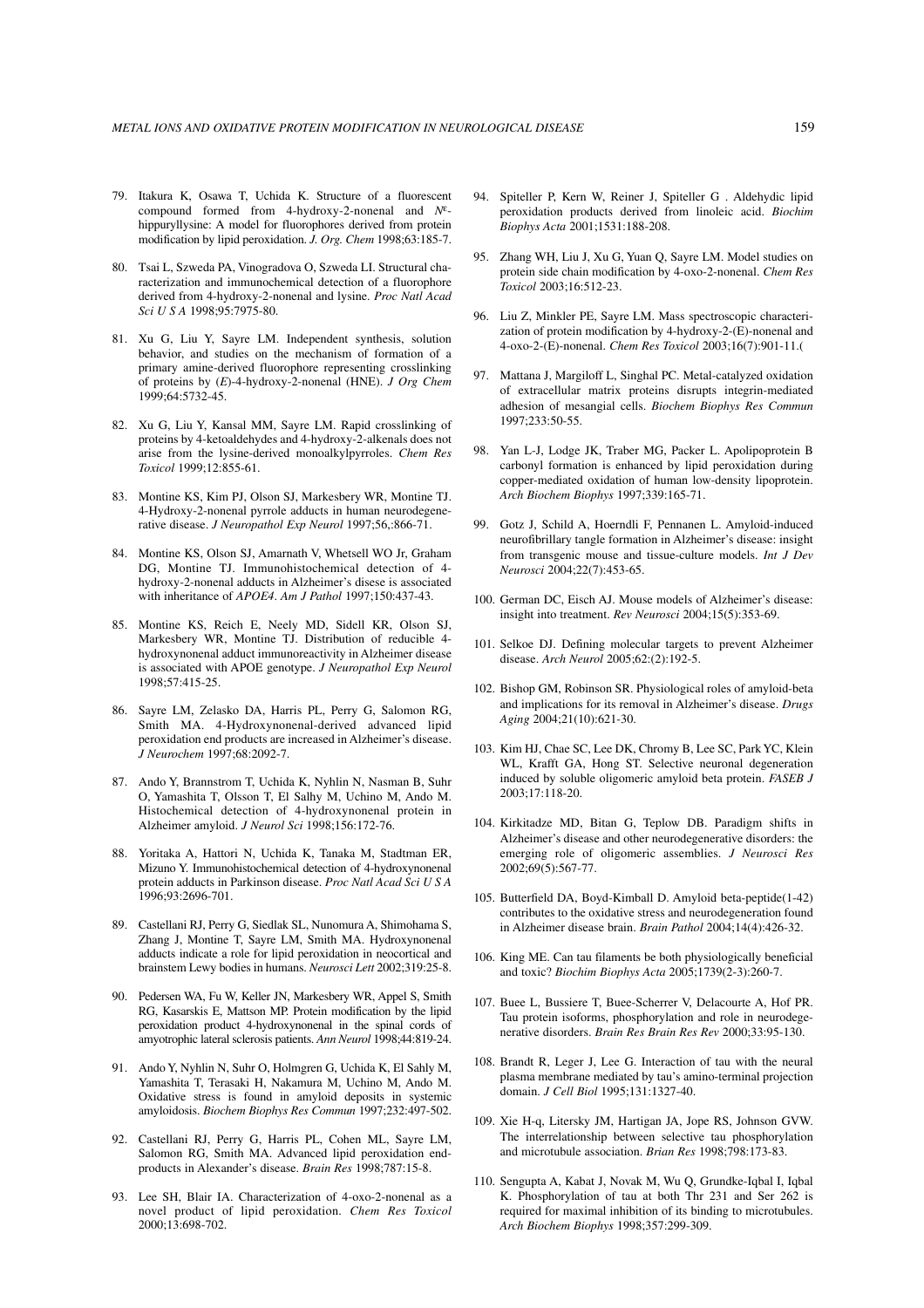- 111. Hanger DP, Betts JC, Loviny TLF, Blackstock WP, Anderton BH. New phosphorylation sites identified in hyperphosphorylated tau (paired helical filament-tau) from Alzheimer's disease brain using nanoelectrospray mass spectrometry. *J Neurochem* 1998;71:2465-76.
- 112. Stoothoff WH, Johnson GV. Tau phosphorylation: physiological and pathological consequences. *Biochim Biophys Acta* 2005;1739:280-97.
- 113. Binder LI, Guillozet-Bongaarts AL, Garcia-Sierra F, Berry RW. Tau, tangles, and Alzheimer's disease. *Biochim Biophys Acta* 2005;1739:216-23.
- 114. Nuydens R, De Jong M, Nuyens R, Cornelissen F, Geerts H. Neuronal kinase stimulation leads to aberrant tauphosphorylation and neurotoxicity. *Neurobiol Aging* 1995;16:465-75.
- 115. Iqbal K, Zaidi T, Bancher C, Grundke-Iqbal I. Alzheimer paried helical filaments. Restoration of the biological activity by dephosphorylation. *FEBS Lett* 1994;349:104-8.
- 116. Iqbal K, Alonso Adel C, Chen S, Chohan MO, El-Akkad E, Gong CX, Khatoon S, Li B, Liu F, Rahman A, Tanimukai H, Grundke-Iqbal I. Tau pathology in Alzheimer disease and other tauopathies. *Biochim Biophys Acta* 2005;1739:198-210.
- 117. Kosik KS, Shimura H. Phosphorylated tau and the neurodegenerative foldopathies. *Biochim Biophys Acta* 2005;1739:298-310.
- 118. Fath T, Eidenmuller J, Brandt RB. Tau-mediated cytotoxicity in a pseudohyperphosphorylation model of Alzheimer's disease. *J Neurosci* 2002;22:9733-41.
- 119. Keck S, Nitsch R, Grune T, Ullrich O. Proteasome inhibition by paired helical filament-tau in brains of patients with Alzheimer's disease. *J Neurochem* 2003;85:115-22.
- 120. Miller ML, Johnson GVW. Transglutaminase cross-linking of the t protein. *J Neurochem* 1995;65:1760-70.
- 121. Nemes Z, Devreese B, Steinert PM, Van Beeumen J, Fesus L. Cross-linking of ubiquitin, HSP27, parkin, and alpha-synuclein by gamma-glutamyl-epsilon-lysine bonds in Alzheimer's neurofibrillary tangles. *FASEB J* 2004;18:1135-7.
- 122. Perry G, Raina AK, Nunomura A, Wataya T, Sayre LM, Smith MA. How important is oxidative damage? Lessons from Alzheimer's disease. *Free Radic Biol Med* 2000;28:831-4.
- 123. Ko L-w, Ko EC, Nacharaju P, Liu W-K, Chang E, Kenessy A, Yen S-HC. An immunochemical study on tau glycation in paired helical filaments. *Brain Res* 1999;830:301-13.
- 124. Liu Q, Smith MA, Avila J, DeBernardis J, Kansal M, Takeda A, Zhu X, Nunomura A, Honda K, Moreira PI, Oliveira CR, Santos MS, Shimohama S, Aliev G, de la Torre J, Ghanbari HA, Siedlak SL, Harris PL, Sayre LM, Perry G. Alzheimerspecific epitopes of tau represent lipid peroxidation-induced conformations. *Free Radic Biol Med* 2005;38(6):746-54.
- 125. Lovell MA, Robertson JD, Teesdale WJ, Campbell JL, Markesbery WR. Copper, iron and zinc in Alzheimer's disease senile plaques. *J Neurol Sci* 1998;158:47-52.
- 126. Connor JR, Milward EA, Moalem S, Sampietro M, Boyer P, Percy ME, Vergani C, Scott RJ, Chorney M. Is hemochromatosis a risk factor for Alzheimer's disease? *J Alzheimers Dis* 2001;3:471-7.
- 127. Perez M, Valpuesta JM, de Garcini EM, Quintana C, Arrasate M, Lopez Carrascosa JL, Rabano A, Garcia de Yebenes J, Avila J. Ferritin is associated with the aberrant tau filaments present in progressive supranuclear palsy. *Am J Pathol* 1998;152:1531-9.
- 128. Castellani RJ, Smith MA, Nunomura A, Harris PLR, Perry G. Is increased redox-active iron in Alzheimer disease a failure of the copper-binding protein ceruloplasmin? *Free Radic Biol Med* 1999;26:1508-12.
- 129. Smith MA, Wehr K, Harris PLR, Siedlak SL, Connor JR, Perry G. Abnormal localization of iron regulatory protein (IRP) in Alzheimer disease. *Brain Res* 1998;788:232-6.
- 130. Smith MA, Kutty RK, Richey PL, Yan S-D, Stern D, Chader GJ, Wiggert B, Petersen RB, Perry G. Heme oxygenase-1 is associated with the neurofibrillary pathology of Alzheimer disease. *Am J Pathol* 1994;145:42-7.
- 131. Premkumar DRD, Smith MA, Richey PL, Petersen RB, Castellani R, Kutty RK, Wiggert B, Perry G, Kalaria RN. Induction of heme oxygenase-1 mRNA and protein in neocortex and cerebral vessels in Alzheimer's disease. *J Neurochem* 1995;65:1399-402.
- 132. Honda K, Casadesus G, Petersen RB, Perry G, Smith MA. Oxidative stress and redox-active iron in Alzheimer's disease. *Ann N Y Acad Sci* 2004;1012:179-82.
- 133. Good PF, Perl DP, Bierer LM, Schmeidler J. Selective accumulation of aluminum and iron in the neurofibrillary tangles of Alzheimer's disease: a laser microprobe (LAMMA) study. *Ann Neurol* 1992;31:286-92.
- 134. Oteiza PI. A mechanism for the stimulatory effect of aluminum on iron-induced lipid peroxidation. *Arch Biochem Biophys* 1994;308:374-9.
- 135. Smith MA, Harris PLR, Sayre LM, Perry G. Iron accumulation in Alzheimer disease is a source of redox-generated free radicals. *Proc Natl Acad Sci USA* 1997;94:9866-8.
- 136. Mantyh PW, Ghilardi JR, Rogers S, DeMaster E, Allen CJ, Stimson ER, Maggio JE. Aluminum, iron, and zinc ions promote aggregation of physiological concentrations of betaamyloid peptide. *J Neurochem* 1993;61:1171-4.
- 137. Atwood CS, Moir RD, Huang X, Scarpa RC, Bacarra NME, Romano DM, Hartshorn MA, Tanzi RE, Bush AI. Dramatic aggregation of Alzheimer  $A\beta$  by Cu(II) is induced by conditions representing physiological acidosis. *J Biol Chem* 1998;273:12817-26.
- 138. Cherny RA, Legg JT, McLean CA, Fairlic DP, Huang X, Atwood CS, Beyreuther K, Tanzi RE, Masters CL, Bush AI. Aqueous dissolution of Alzheimer's disease Aβ amyloid deposits by biometal depletion. *J Biol Chem* 1999;274:23223-8.
- 139. Dong J, Atwood CS, Anderson VE, Siedlak SL, Smith MA, Perry G, Carey PR. Metal binding and oxidation of amyloid-β within isolated senile plaque cores: Raman microscopic evidence. *Biochemistry* 2003;42:2768-73.
- 140. Bishop GM, Robinson SR. The amyloid paradox: amyloidbeta-metal complexes can be neurotoxic and neuroprotective. *Brain Pathol* 2004;14(4):448-52.
- 141. Bondy SC, Guo-Ross SX, Truong AT. Promotion of transition metal-induced reactive oxygen species formation by βamyloid. *Brain Res* 1998;799:91-6.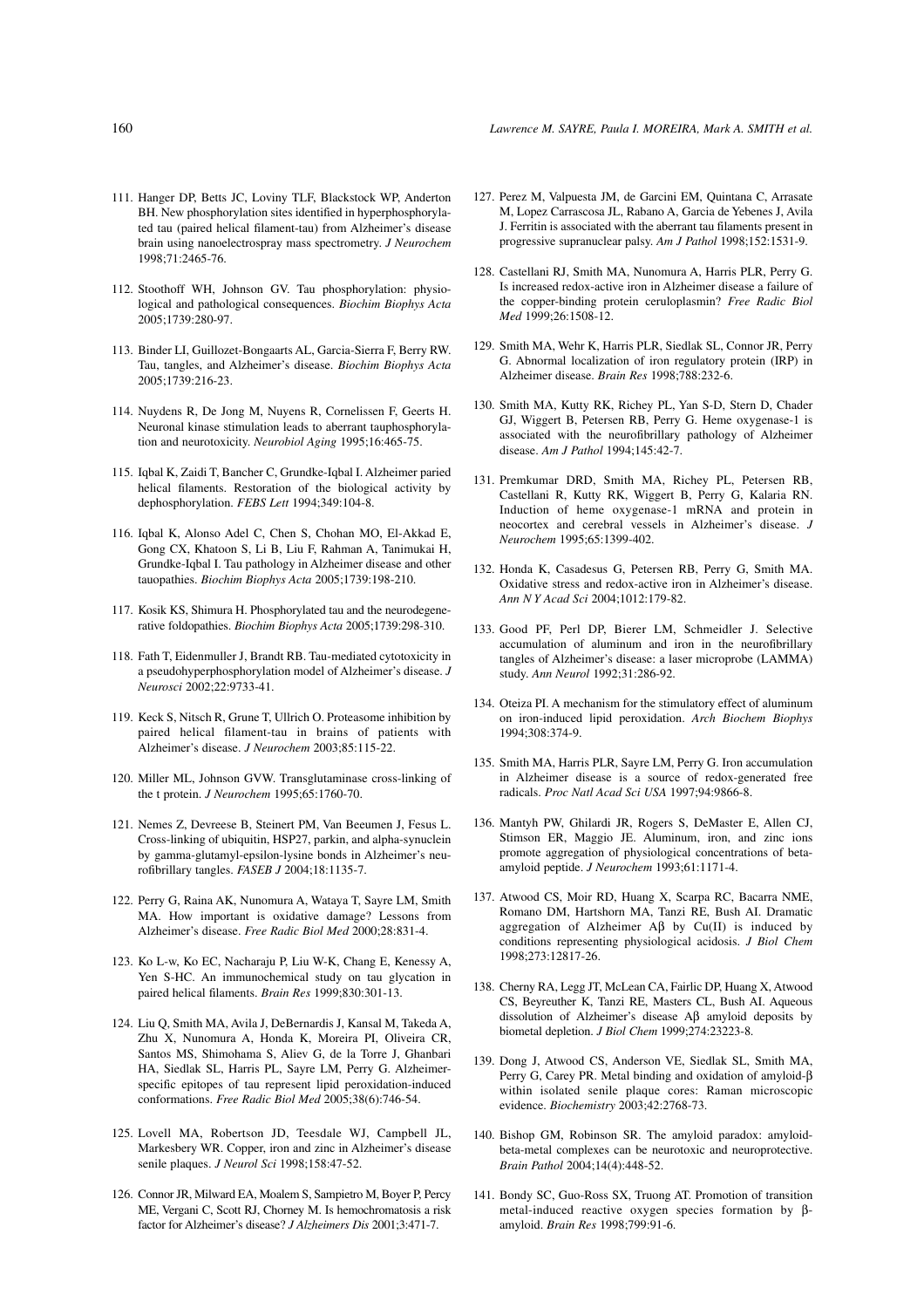- 142. Yang EY, Guo-Ross SX, Bondy SC. The stabilization of ferrous iron by a toxic β-amyloid fragment and by an aluminum salt. *Brain Res* 1999;839:221-6.
- 143. Huang X, Atwood CS, Hartshorn MA, Multhaup G, Goldstein LE, Scarpa RC, Cuajungco MP, Gray DN, Lim J, Moir RD, Tanzi RE, Bush AI. The Aβ peptide of Alzheimer's disease directly produces hydrogen peroxide through metal ion reduction. *Biochemistry* 1999;38:7609-16.
- 144. House E, Collingwood J, Khan A, Korchazkina O, Berthon G, Exley C. Aluminium, iron, zinc and copper influence the in vitro formation of amyloid fibrils of Abeta42 in a manner which may have consequences for metal chelation therapy in Alzheimer's disease. *J Alzheimer Dis* 2004;6(3):291-301.
- 145. Bayer TA, Schafer S, Simons A, Kemmling A, Kamer T, Tepest R, Eckert A, Schussel K, Eikenberg O, Sturchler-Pierrat C, Abramowski D, Staufenbiel M, Multhaup G. Dietary Cu stabilizes brain superoxide dismutase 1 activity and reduces amyloid Abeta production in APP23 transgenic mice. *Proc Natl Acad Sci U S A* 2003;100:14187-92.
- 146. Sparks DL, Schreurs BG. Trace amounts of copper in water induce beta-amyloid plaques and learning deficits in a rabbit model of Alzheimer's disease. *Proc Natl Acad Sci U S A* 2003;100:11065-9.
- 147. Bellingham SA, Lahiri DK, Maloney B, La Fontaine S, Multhaup G, Camakaris J. Copper depletion down-regulates expression of the Alzheimer's disease amyloid-beta precursor protein gene. *J Biol Chem* 2004;279(19):20378-86.
- 148. Multhaup G, Ruppert T, Schlicksupp A, Hesse L, Bill E, Pipkorn R, Masters CL, Beyreuther K. Copper-binding amyloid precursor undergoes a site-specific fragmentation in the reduction of hydrogen peroxide. *Biochemistry* 1998;37:7224-30.
- 149. Multhaup G, Ruppert T, Schlicksupp A, Hesse L, Beher D, Masters CL, Beyreuther K. Reactive oxygen species and Alzheimer's disease. *Biochem Pharmacol* 1997;54:533-59.
- 150. Rogers JT, Randall JD, Cahill CM, Eder PS, Huang X, Gunshin H, Leiter L, McPhee J, Sarang SS, Utsuki T, Greig NH, Lahiri DK, Tanzi RE, Bush AI, Giordano T, Gullans SR. An ironresponsive element type II in the 5'-untranslated region of the Alzheimer's amyloid precursor protein transcript. *J Biol Chem* 2002;277:45518-28.
- 151. Sayre LM, Perry G, Smith MA. *In situ* methods for detection and localization of markers of oxidative stress: application in neurodegenerative disorders. *Methods Enzymol* 1999;309:133-52.
- 152. Gabbita SP, Lovell MA, Markesbery WR. Increased nuclear DNA oxidation in the brain in Alzheimer's disease. *J Neurochem* 1998;71:2034-40.
- 153. Lovell MA, Gabbita SP, Markesbery WR. Increased DNA oxidation and decreassed levels of repair products in Alzheimer's disease ventricular CSF. *J Neurochem* 1999;72:771-6.
- 154. Smith MA, Perry G, Richey PL, Sayre LM, Anderson VE, Beal MF, Kowall N. Oxidative damage in Alzheimer's. *Nature* 1996;382:120-1.
- 155. Smith MA, Harris PLR, Sayre LM, Beckman JS, Perry G. Widespread peroxynitrite-mediated damage in Alzheimer's disease. *J Neurosci* 1997;17:2653-7.
- 156. Hensley K, Maidt ML, Yu Z, Sang H, Markesbery WR, Floyd RA. Electrochemical analysis of protein nitrotyrosine and dityrosine in the Alzheimer brain indicates region-specific accumulation. *J Neurosci* 1998;18:8126-32.
- 157. Keller JN, Schmitt FA, Scheff SW, Ding Q, Chen Q, Butterfield DA, Markesbery WR. Evidence of increased oxidative damage in subjects with mild cognitive impairment. *Neurology* 2005;64(7):1152-6.
- 158. Smith MA, Taneda S, Richey PL, Miyata S, Yan S-D, Stern D, Sayre LM, Monnier VM, Perry G. Advanced Maillard reaction end products are associated with Alzheimer disease pathology. *Proc Natl Acad Sci U S A* 1994;91:5710-4.
- 159. Smith MA, Rudnicka-Nawrot M, Richey PL, Praprotnik D, Mulvihill P, Miller CA, Sayre LM, Perry G. Carbonyl-related posttranslational modification of neurofilament protein in the neurofibrillary pathology of Alzheimer's disease. *J Neurochem* 1995;64:2660-6.
- 160. Smith MA, Sayre LM, Monnier VM, Perry G. Radical AGEing in Alzheimer's disease. *Trends Neurosci* 1995;18:172-6.
- 161. Vitek MP, Bhattacharya K, Glendening JM, Stopa E, Vlassara H, Bucala R, Manogue K, Cerami A. Advanced glycation end products contribute to amyloidosis in Alzheimer disease. *Proc Natl Acad Sci U S A* 1994;91:4766-70.
- 162. Yan S-D, Chen X, Schmidt A-M, Brett J, Godman G, Zou Y-S, Scott C W, Caputo C, Frappier T, Smith M A, Perry G, Yen S-H, Stern D. Glycated τ protein in Alzheimer disease: a mechanism for induction of oxidant stress. *Proc Natl Acad Sci U S A* 1994;91:7787-91.
- 163. Ledesma MD, Bonay P, Colaco C, Avila J. Analysis of microtubule-associated protein τ glycation in paired helical filaments. *J Biol Chem* 1994;269:21614-9.
- 164. Castellani RJ, Harris PL, Sayre LM, Fujii J, Taniguchi N, Vitek MP, Founds H, Atwood CS, Perry G, Smith MA. Active glycation in neurofibrillary pathology of Alzheimer disease: N(epsilon)-(carboxymethyl) lysine and hexitol-lysine. *Free Radic Biol Med* 2001;31:175-80.
- 165. Cras P, Smith MA, Richey PL, Siedlak SL, Mulvihill P, Perry G. Extracellular neurofibrillary tangles reflect neuronal loss and provide further evidence of extensive protein cross-linking in Alzheimer disease. *Acta Neuropathol (Berl)* 1995;89:291-5.
- 166. Smith MA. Alzheimer disease. *Int Rev Neurobiol* 1998;42:1-54.
- 167. Sullivan PG, Brown MR. Mitochondrial aging and dysfunction in Alzheimer's disease. *Prog Neuropsychopharmacol Biol Psychiatry* 2005;29(3):407-10.
- 168. Castellani RJ, Honda K, Zhu X, Cash AD, Nunomura A, Perry G, Smith MA. Contribution of redox-active iron and copper to oxidative damage in Alzheimer disease. *Ageing Res Rev* 2004;3(3):319-26.
- 169. Schipper HM, Cisse S, Stopa EG. Expression of heme oxygenase-1 in the senescent and Alzheimer-diseased brain. *Ann Neurol* 1995;37:758-68.
- 170. Bonilla E, Tanji K, Hirano M, Vu TH, DiMauro S, Schon EA. Mitochondrial involvement in Alzheimer's disease. *Biochim Biophys Acta* 1999;1410:171-82.
- 171. Aliev G, Seyidova D, Neal ML, Shi J, Lamb BT, Siedlak SL, Vinters HV, Head E, Perry G, Lamanna JC, Friedland RP, Cotman CW. Atherosclerotic lesions and mitochondria DNA deletions in brain microvessels as a central target for the development of human AD and AD-like pathology in aged transgenic mice. *Ann N Y Acad Sci* 2002;977:45-64.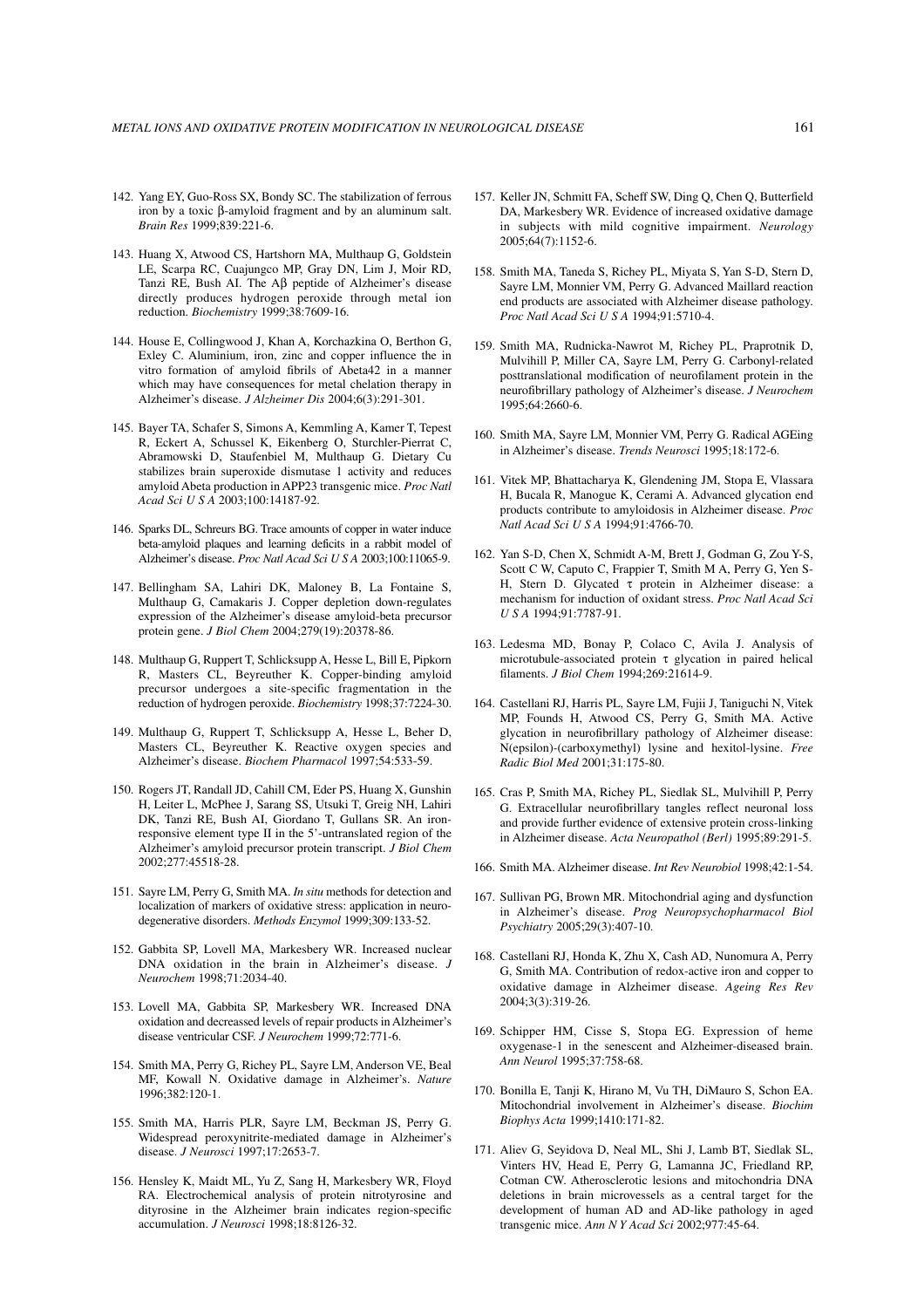- 173. De Leo ME, Borrello S, Passantino M, Palazzotti B, Mordente A, Daniele A, Filippini V, Galeotta T, Masullo C. Oxidative stress and overexpression of manganese superoxide dismutase in patients with Alzheimer's disease. *Neurosci Lett* 1998;250:173-6.
- 174. Martins RN, Harper CG, Stokes GB, Masters CL. Increased cerebral glucose-6-phosphate dehydrogenase activity in Alzheimer's disease may reflect oxidative stress. *J Neurochem* 1986;46:1042-5.
- 175. Russell RL, Siedlak SL, Raina AK, Bautista JM, Smith MA, Perry G. Increased neuronal glucose-6-phosphate dehydrogenase and sulfhydryl levels indicate reductive compensation to oxidative stress in Alzheimer disease. *Arch Biochem Biophys* 1999;370:236-9.
- 176. Raina AK, Templeton DJ, Deak JC, Perry G, Smith MA. Quinone reductase (NQO1), a sensitive redox indicator, is increased in Alzheimer's disease. *Redox Report* 1999;4,:23-7.
- 177. Marcus DL, Thomas C, Rodriguez C, Simberkoff K, Tsai JS, Strafaci JA, Freedman ML. Increased peroxidation and reduced antioxidant enzyme activity in Alzheimer's disease. *Exp Neurol* 1989;150:40-4.
- 178. Perry G, Taddeo MA, Nunomura A, Zhu X, Zenteno-Savin T, Drew KL, Shimohama S, Avila J, Castellani RJ, Smith MA. Comparative biology and pathology of oxidative stress in Alzheimer and other neurodegenerative diseases: beyond damage and response. *Comp Biochem Physiol C Toxicol Pharmacol* 2002;133:507-13.
- 179. Zhu X, Raina AK, Lee HG, Casadesus G, Smith MA, Perry G. Oxidative stress signalling in Alzheimer's disease. *Brain Res* 2004;1000:32-9.
- 180. Morsch R, Simon W, Coleman PD. Neurons may live for decades with neurofibrillary tangles. *J Neuropathol Exp Neurol* 1999;58:188-97.
- 181. Wataya T, Nunomura A, Smith MA, Siedlak SL, Harris PL, Shimohama S, Szweda LI, Kaminski MA, Avila J, Price DL, Cleveland DW, Sayre LM, Perry G. High molecular weight neurofilament proteins are physiological substrates of adduction by the lipid peroxidation product hydroxynonenal. *J Biol Chem* 2002;277:4644-8.
- 182. Nunomura A, Perry G, Hirai K, Aliev G, Takeda A, Chiba S, Smith MA. Neuronal RNA oxidation in Alzheimer's disease and Down's syndrome. *Ann N Y Acad Sci* 1999;893:362-4.
- 183. Nunomura A, Perry G, Pappolla MA, Friedland RP, Hirai K, Chiba S, Smith MA. Neuronal oxidative stress precedes amyloid-beta deposition in Down syndrome. *J Neuropathol Exp Neurol* 2000;59(11):1011-7.
- 184. Smith MA, Nunomura A, Zhu X, Takeda A, Perry G. Metabolic, metallic, and mitotic sources of oxidative stress in Alzheimer disease. *Antioxid Redox Signal* 2000;2:413-20.
- 185. Jenner P. Oxidative stress in Parkinson's disease. *Ann Neurol* 2003;53(Suppl 3):S26-36.
- 186. Galloway PG, Mulvihill P, Perry G. Filaments of Lewy bodies contain insoluble cytoskeletal elements. *Am J Pathol* 1992;140:809-22.
- 187. Dawson TM, Dawson VL. Molecular pathways of neurodegeneration in Parkinson's disease. *Science* 2003;302:819-22.
- 188. Schapira AH. Causes of neuronal death in Parkinson's disease. *Adv Neurol* 2001;86:155-62.
- 189. Beal MF. Mitochondrial dysfunction and oxidative damage in Alzheimer's and Parkinson's diseases and coenzyme Q10 as a potential treatment. *J Bioenerg Biomembr* 2004;36(4):381-6.
- 190. Sanchez-Ramos J, Overvik E, Ames B. A marker of oxyradicalmediated DNA damage (8-hydroxy-2′-deoxyguanosine) is increased in nigro-striatum of Parkinson's disease brain. *Neurodegeneration* 1994;3:197-204.
- 191. Zhang J, Perry G, Smith MA, Robertson D, Olson SJ, Graham DG, Montine TJ. Parkinson's disease is associated with oxidative damage to cytoplasmic DNA and RNA in substantia nigra neurons. *Am J Pathol* 1999;154:1423-9.
- 192. Alam ZI, Daniel SE, Lees AJ, Marsden DC, Jenner P, Halliwell B. A generalized increase in protein carbonyls in the brain in Parkinson's but not incidental Lewy body disease. *J Neurochem* 1997;69:1326-9.
- 193. Floor E, Wetzel MG. Increased protein oxidation in human substantia nigra pars compacta in comparison with basal ganglia and prefrontal cortex measured with an improved dinitrophenylhydrazine assay. *J Neurochem* 1998;70:268-75.
- 194. Good PF, Hsu A, Werner P, Perl DP, Olanow CW. Protein nitration in Parkinson's disease. *J Neuropathol Exp Neurol* 1998;57:338-42.
- 195. Castellani R, Smith MA, Richey PL, Perry G. Glycoxidation and oxidative stress in Parkinson disease and diffuse Lewy body disease. *Brain Res* 1996;737:195-200.
- 196. Burke RE. Recent advances in research on Parkinson disease: synuclein and parkin. *Neurologist* 2004;10:75-81.
- 197. Zhou W, Hurlbert MS, Schaack J, Prasad KN, Freed CR. Overexpression of human α-synuclein causes dopamine neuron death in rat primary culture and immortalized mesencephalonderived cells. *Brain Res* 2000;866:33-43.
- 198. Lee M, Hyun D, Halliwell B, Jenner P. Effect of the overexpression of wild-type or mutant alpha-synuclein on cell susceptibility to insult. *J Neurochem* 2001;76:998-1009.
- 199. Recchia A, Debetto P, Negro A, Guidolin D, Skaper SD, Giusti P. Alpha-synuclein and Parkinson's disease. *FASEB J* 2004;18:617-26.
- 200. Zhou W, Freed CR. Tyrosine-to-cysteine modification of human alpha-synuclein enhances protein aggregation and cellular toxicity. *J Biol Chem* 2004;279:10128-35.
- 201. Jensen PH, Hager H, Nielsen MS, Hojrup P, Gliemann J, Jakes R.  $\alpha$ -Synuclein binds to tau and stimulates the protein kinase A-catalyzed tau phosphorylation of Ser 262 and 356. *J Biol Chem* 1999;274(36):25481-9.
- 202. Giasson BI, Forman MS, Higuchi M, Golbe LI, Graves CL, Kotzbauer PT, Trojanowski JQ, Lee VM. Initiation and synergistic fibrillization of tau and alpha-synuclein. *Science* 2003;300:636-40.
- 203. Iseki E, Marui W, Kosaka K, Uéda K. Frequent coexistence of Lewy bodies and neurofibrillary tangles in the same neurons of patients with diffuse Lewy body disease. *Neurosci Lett* 1999;265:9-12.
- 204. Lee VM, Giasson BI, Trojanowski JQ. More than just two peas in a pod: common amyloidogenic properties of tau and alphasynuclein in neurodegenerative diseases. *Trends Neurosci* 2004;27:129-34.
- 205. Paik SR, Shin H-J, Lee J-H, Chang C-S, Kim J. Copper(II) induced self-oligomerization of a-synuclein. *Biochem J* 1999;340:821-8.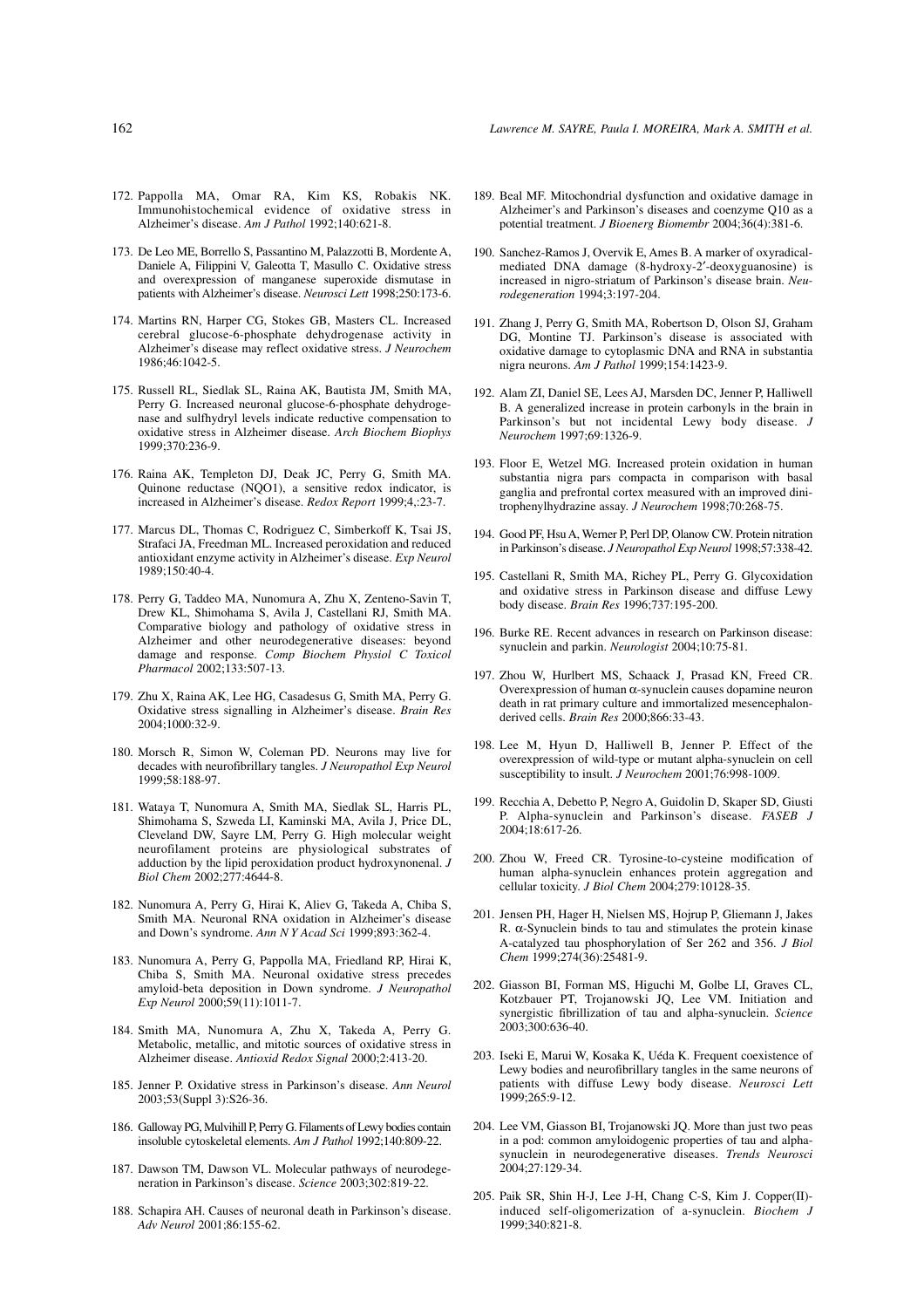- 206. Hashimoto M, Hsu LJ, Xia Y, Takeda A, Sisk A, Sundsmo M, Masliah E. Oxidative stress induces amyloid-like aggregate formation of NACP/a-synuclein *in vitro*. *NeuroReport* 1999;10:717-21.
- 207. Hashimoto M, Takeda A, Hsu LJ, Takenouchi T, Masliah E. Role of cytochrome *c* as a stimulator of α-synuclein aggregation in Lewy body disease. *J Biol Chem* 1996;274:28849-52.
- 208. Giasson BI, Duda JE, Murray IV, Chen Q, Souza JM, Hurtig HI, Ischiropoulos H, Trojanowski JQ, Lee VM. Oxidative damage linked to neurodegeneration by selective alpha-synuclein nitration in synucleinopathy lesions. *Science* 2000;290:985-9.
- 209. Hodara R, Norris EH, Giasson BI, Mishizen-Eberz AJ, Lynch DR, Lee VM, Ischiropoulos H. Functional consequences of  $\alpha$ synuclein tyrosine nitration: diminished binding to lipid vesicles and increased fibril formation. *J Biol Chem* 2004;279:47746-53.
- 210. Hattori N, Mizuno Y. Pathogenetic mechanisms of parkin in Parkinson's disease. *Lancet* 2004;364:722-4.
- 211. McNaught KS, Olanow CW. Proteolytic stress: a unifying concept for the etiopathogenesis of Parkinson's disease. *Ann Neurol* 2003;53(Suppl 3):S73-84.
- 212. Hyun DH, Gray DA, Halliwell B, Jenner P. Interference with ubiquitination causes oxidative damage and increased protein nitration: implications for neurodegenerative diseases. *J Neurochem* 2004;90:422-30.
- 213. McNaught KS, Belizaire R, Isacson O, Jenner P, Olanow CW. Altered proteasomal function in sporadic Parkinson's disease. *Exp Neurol* 2003;179, 38-46.
- 214. Lindersson E, Beedholm R, Hojrup P, Moos T, Gai W, Hendil KB, Jensen PH. Proteasomal inhibition by alpha-synuclein filaments and oligomers. *J Biol Chem* 2004;279:12924-34.
- 215. Rideout HJ, Dietrich P, Wang Q, Dauer WT, Stefanis L. α-Synuclein is required for the fibrillar nature of ubiquitinated inclusions induced by proteasomal inhibition in primary neurons. *J Biol Chem* 2004;279:46915-20.
- 216. Eriksen JL, Wszolek Z, Petrucelli L. Molecular pathogenesis of Parkinson disease. *Arch Neurol* 2005;62(3):353-7.
- 217. Schipper HM. Astrocytes, brain aging, and neurodegeneration. *Neurobiol Aging* 1996;17:467-80.
- 218. Schipper HM, Vininsky R, Brull R, Small L, Brawer JR. Astroctye mitochondria: a substrate for iron deposition in the aging rat substantia nigra. *Exp Neurol* 1998;152:188-96.
- 219. Riederer P, Sofic E, Rausch W-D, Schmidt B, Reynold GP, Jellinger K, Youdim MBH. Transition metals, ferritin, glutathione, and ascorbic acid in parkinsonian brains. *J Neurochem* 1989;52:515-20.
- 220. Pezzella A, d'Ischia M, Napolitano A, Misuraca G, Prota G. Ironmediated generation of the neurotoxin 6-hydroxydopamine quinone by reaction of fatty acid hydroperoxides with dopamine: a possible contributory mechanism for neuronal degeneration in Parkinson's disease. *J Med Chem* 1997;40:2211-6.
- 221. Youdim MB, Stephenson G, Ben Shachar D. Ironing iron out in Parkinson's disease and other neurodegenerative diseases with iron chelators: a lesson from 6-hydroxydopamine and iron chelators, desferal and VK-28. *Ann N Y Acad Sci* 2004;1012:306-25.
- 222. Powers KM, Smith-Weller T, Franklin GM, Longstreth WT Jr, Swanson PD, Checkoway H. Parkinson's disease risks associated with dietary iron, manganese, and other nutrient intakes. *Neurology* 2003;60(11):1761-6.
- 223. Kaur D, Andersen J. Does cellular iron dysregulation play a causative role in Parkinson's disease? *Ageing Res Rev* 2004;3(3):327-43.
- 224. Schipper HM. Brain iron deposition and the free radicalmitochondrial theory of ageing. *Ageing Res Rev* 2004;3(3):265-301.
- 225. Hegde ML, Shanmugavelu P, Vengamma B, Rao TS, Menon RB, Rao RV, Rao KS. Serum trace element levels and the complexity of inter-element relations in patients with Parkinson's disease. *J Trace Elem Med Biol* 2004;18(2):163-71.
- 226. Forte G, Bocca B, Senofonte O, Petrucci F, Brusa L, Stanzione P, Zannino S, Violante N, Alimonti A, Sancesario G. Trace and major elements in whole blood, serum, cerebrospinal fluid and urine of patients with Parkinson's disease. *J Neural Transm* 2004;111(8):1031-40.
- 227. Olanow CW. Manganese-induced parkinsonism and Parkinson's disease. *Ann N Y Acad Sci* 2004;1012:209-23.
- 228. Dobson AW, Erikson KM, Aschner M. Manganese neurotoxicity. *Ann N Y Acad Sci* 2004;1012:115-28.
- 229. Martin R, McFarland HF, McFarlin DE. Immunological aspects of demyelinating diseases. *Annu Rev Immunol* 1992;10:153-87.
- 230. Steinman L. Multiple sclerosis: a coordinated immunological attack against myelin in the central nervous system. *Cell* 1996;85(3):299-302.
- 231. Noseworthy JH. Progress in determining the causes and treatment of multiple sclerosis. *Nature* 1999;399:A40-7.
- 232. Gilgun-Sherki Y, Melamed E, Offen D. The role of oxidative stress in the pathogenesis of multiple sclerosis: the need for effective antioxidant therapy. *J Neurol* 2004;251(3):261-8.
- 233. van der Goes A, Brouwer J, Hoekstra K, Roos D, van den Berg TK, Dijkstra CD. Reactive oxygen species are required for the phagocytosis of myelin by macrophages. *J Neuroimmunol* 1998;92:67-75.
- 234. Barnes PJ, Karin M. Nuclear factor-kappaB: a pivotal transcription factor in chronic inflammatory diseases. *N Engl J Med* 1997;336:1066-71.
- 235. Winyard PG, Blake DR. Antioxidants, redox-regulated transcription factors, and inflammation. *Adv Pharmacol* 1997;38:403-21.
- 236. Syburra C, Passi S. Oxidative stress in patients with multiple sclerosis. *Ukr Biokhim Zh* 1999;71(3):112-5.
- 237. Skukla UK, Jensen GE, Clausen J. Erythrocyte glutathione peroxidase deficiency in multiple sclerosis. *Acta Neurol Scand* 1997;56(6):542-50.
- 238. Jensen GE, Clausen J. Glutathione peroxidase and reductase, glucose-6-phosphate dehydrogenase and catalase activity in multiple sclerosis. *J Neurol Sci* 1984;63(1):45-53.
- 239. Karg E, Klivenyi P, Nemeth I, Bencsik K, Pinter S, Vecsei L. Nonenzymatic antioxidants of blood in multiple sclerosis. *J Neurol* 1999;246:533-9.
- 240. Greco A, Minghetti L, Sette G, Fieschi C, Levi G. Cerebrospinal fluid isoprostane shows oxidative stress in patients with multiple sclerosis. *Neurology* 1999 ;53:1876-9.
- 241. Calabrese V, Raffaele R, Cosentino E, Rizza V. Changes in cerebrospinal fluid levels of malondialdehyde and glutathione reductase activity in multiple sclerosis. *Int J Clin Pharmacol Res* 1994;14:119-23.
- 242. Langemann H, Kabiersch A, Newcombe J. Measurement of low-molecular-weight antioxidants, uric acid, tyrosine and tryptophan in plaques and white matter from patients with multiple sclerosis. *Eur Neurol* 1992;32:248-52.